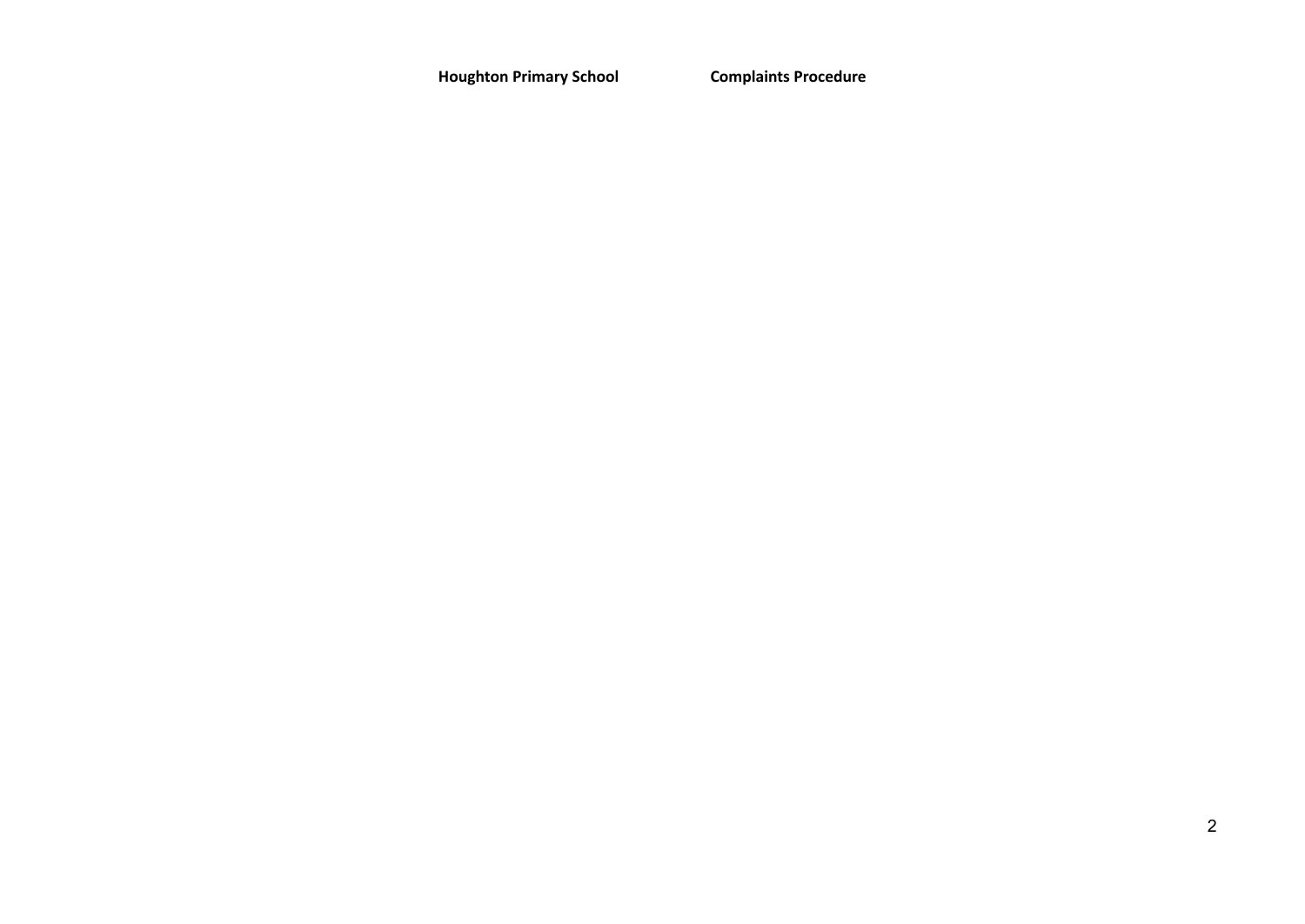#### **Contents**

An introduction to the Complaints Policy

Preliminary Stage – Dealing with Concerns Informally

**Part 1 –** Making a Formal Complaint to the Principal/Headteacher

**Part 2 –** Referring a Formal Complaint to the Chair of Governors or making a complaint about governors

**Part 3 –** Referring a Formal Complaint to the Governors' Complaints Panel

**Appendix 1 –** Summary of Complaints Process with Timelines **Appendix 2 –** Frequently Asked Questions/Serial and Persistent Complaints/Communication Strategy/Barring from school premises **Appendix 3 –** Issues Outside the Scope of the Complaints Policy **Appendix 4 –** Sample Acknowledgement Letter from Principal/Headteacher/ Chair of Governors **Appendix 5 –** Sample Agenda for Face-to-Face Meeting between Complainants and Governors' Review Panel at Stage 3 (if adopted)

**Appendix 6** – Roles and responsibilities

School Complaint Form

Complaint Review Request Form

#### **An Introduction to the Complaints Policy**

The Governing Body is required by law (section 29 of the Education Act 2002) to establish procedures and publish those procedures for dealing with

complaints relating to the school, or to the provision of facilities or services (unless the issue is covered by other legislation – see Appendix 3).

**The Local Authority has no statutory authority to investigate our school complaints and complaints must be directed to the school**

#### **1. The difference between a concern and a complaint**

A concern may be treated as an expression of worry or doubt over an issue considered to be important for which reassurances are sought.

The Governing Body uses the Local Government Ombudsman definition of what is a complaint. A complaint is

> *'An expression of dissatisfaction about a service that requires a response.'*

It is in everyone's interest that complaints are resolved at the earliest possible stage. Many issues can be resolved informally, without the need to follow formal procedures. Schools should have procedures in place to take informal concerns seriously and make every effort to resolve the matter as quickly as possible. However, there will be occasions when complainants want to raise their concerns formally, in those cases, the formal complaints procedure will be followed.

### **2. Who can make a Complaint?**

Any person who has a legitimate interest in the school may make a complaint. This will include pupils on roll at the school irrespective of their age, although normally a complaint from a pupil would come through a parent. This includes parents or carers of children no longer at the school and members of the public.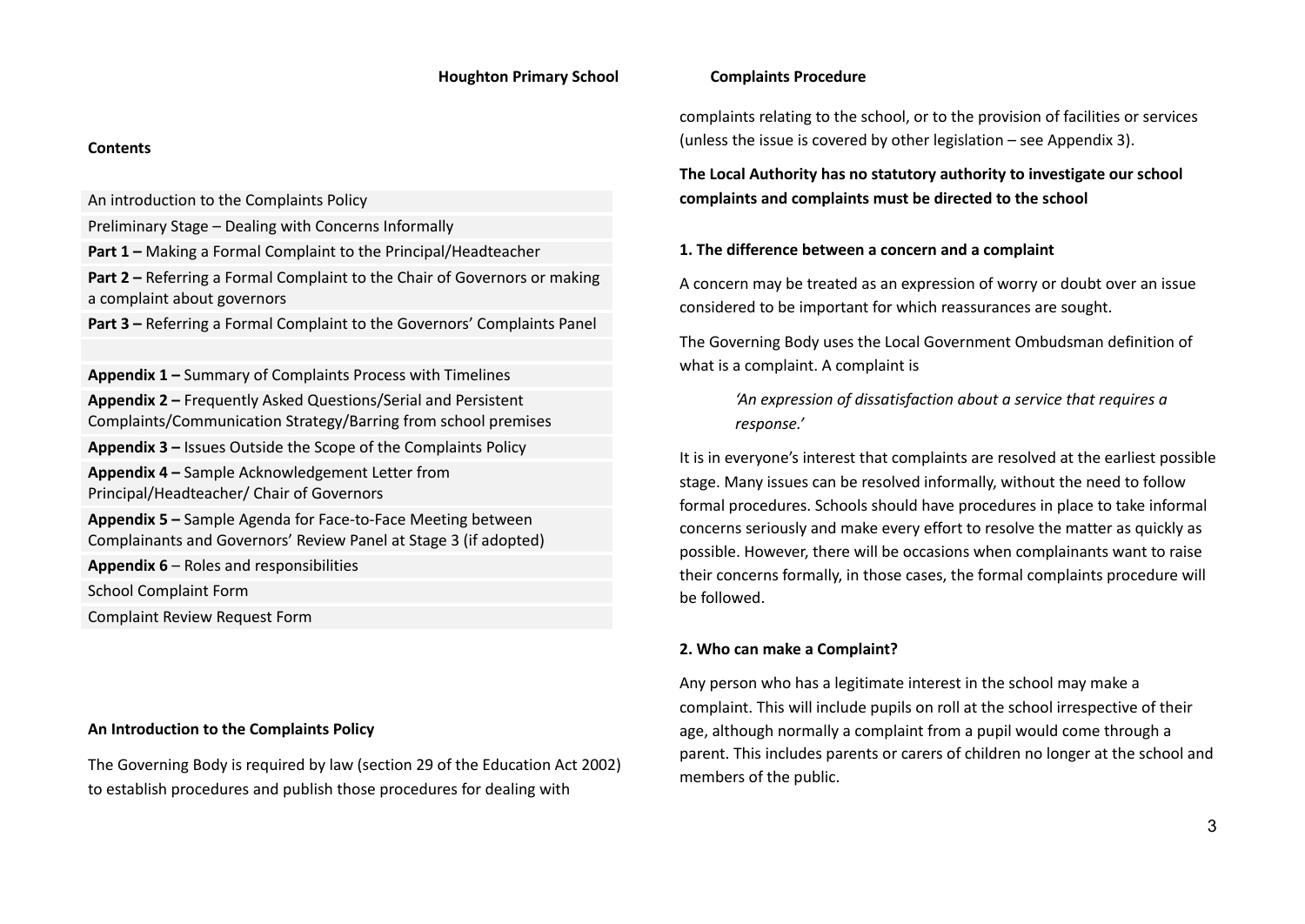Unless complaints are dealt with under separate statutory procedures (see Appendix 3), we will use this complaints procedure.

Where a person is not able to make a complaint himself or herself, a friend or other family member may do so on their behalf, but that person does not become the complainant. The Governing Body will not accept complaints from legal representatives.

**In accordance with administrative law principles, complainants will be given the opportunity to complete the complaints procedure in full, unless the school possess clear evidence that the complainant meets our serial and unreasonable complaints criteria.**

If that is the case and the complainant contacts us again on the same issue, the correspondence may then be viewed as 'serial' or 'persistent' and we may choose not to respond. **We will not mark a complainant as 'serial' before the complainant has completed the procedure.**

We have published a separate Serial and Persistent Complaints Policy and further details are provided on page 21 of this policy.

Anonymous complaints will not normally be investigated. However, the Headteacher or Chair of Governors, if appropriate, will determine whether the complaint warrants an investigation.

The Governing Body will ensure that any third party providers have their own complaints procedures in place if they are using school premises to offer services. The school will request that the procedures are published by the provider on their website or provided on request directly to the provider.

### **3. Purposes of the Complaints Procedure**

The purpose of our Complaints Procedure is to provide a comprehensive, open, transparent, fair and timely vehicle through which:

- something that may have gone wrong can be identified, acknowledged and, where necessary, put right;
- an apology may be made where appropriate:
- the school and its senior management can, where appropriate, learn from the process, making it less likely that a similar complaint will be brought in the future.

A written record will be kept of all complaints along with details of how they were resolved following a formal investigation or progression to a panel hearing.

### **4. Publicising the Complaints Procedure**

We will do this by:

- copies of the procedure and the complaints forms are available from the school (clearly this will be easily accessible without a potential complainant being asked the reason why it is being requested);
- including the procedure and complaints forms on the school's web site, ensuring that it is easy to find through a link from the home page.

### **5. Adopting the Complaints Procedure**

The Governing Body formally adopted this procedure on 14th December 2021 and it will be reviewed in the autumn term 2023 or sooner as necessary.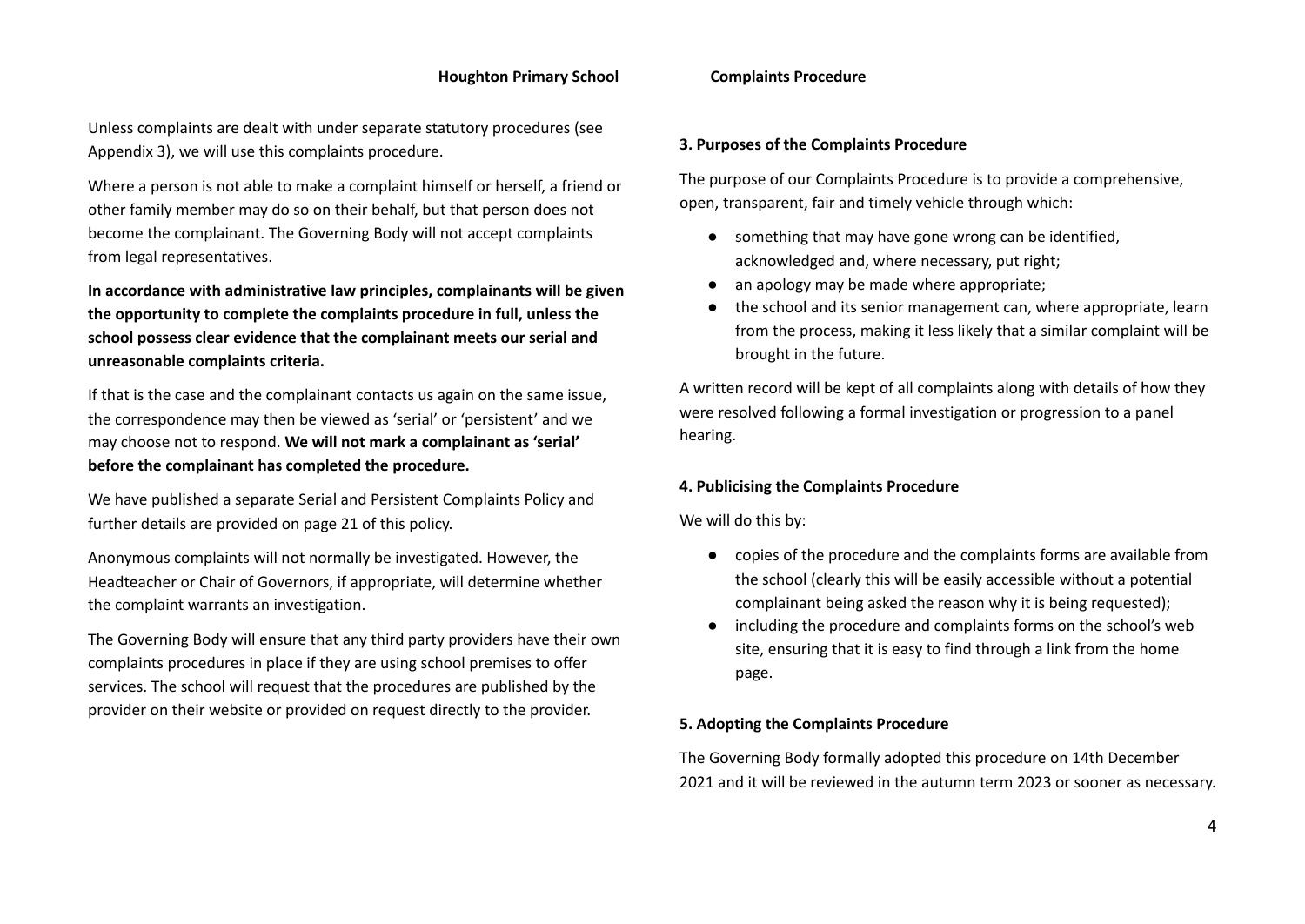A review might be required earlier in the following circumstances:

- to take account of any changes to legislation or to reflect new local authority or government guidance;
- in the light of any recommendations from the Chair or a Review Panel arising from consideration of a complaint.

We will review the policy every two years.

#### **6. Timescales for complaints**

We will aim to consider complaints as quickly and as efficiently as possible and any deviation from our published procedure will be recorded and communicated to the complainant.

The Governing Body has accepted the view of the Department for Education that a complainant should normally be expected to lodge their complaint **within 90 calendar days of the event being complained about.** The 90 calendar day limit has been established because investigation is more difficult after a period of time: memories may not be as clear as they would have been earlier, records may not be as readily available and witnesses may no longer be employed at the school. A delay in making a complaint may also disadvantage any person who is the subject of it, making it more challenging for them to defend themselves for the same reasons.

In exceptional circumstances, the Chair of Governors, acting on behalf of the Governing Body, will consider complaints submitted outside this timeframe. In such instances, the complainant will need to offer an explanation as to why there has been a delay in making a complaint.

Any decision made in this respect will aim to be lawful, rational, reasonable, fair and proportionate. It is for the school to decide what exceptional circumstances are.

Where a number of complaints are made in one letter of complaint, some of which lie outside the timeframe, the Chair of Governors will determine which complaints can be considered, taking account of their relevance to the substantive complaint or complaints made within the timescale.

If the complaint is received outside of term time, the calendar day timings for managing the complaint will start on the first school day after the holiday period.

Where it is clear that published timescales cannot be met, new time limits will be set and the complainant will be sent details of the new deadline and an explanation for the delay.

If other bodies are investigating aspects of the complaint, for example, the police, LA safeguarding teams or tribunals, there may be an impact on the school's ability to adhere to timescales, or the procedure may have to be suspended until those investigations are complete.

If a complainant commences legal action in relation to their complaint, the procedure may have to be suspended until those proceedings have concluded.

Timescales for our complaints process are confirmed and summarised in Appendix 1.

#### **Preliminary stage – dealing with concerns informally**

Before the formal processes are invoked every effort should be made to resolve matters informally. This is in line with Department for Education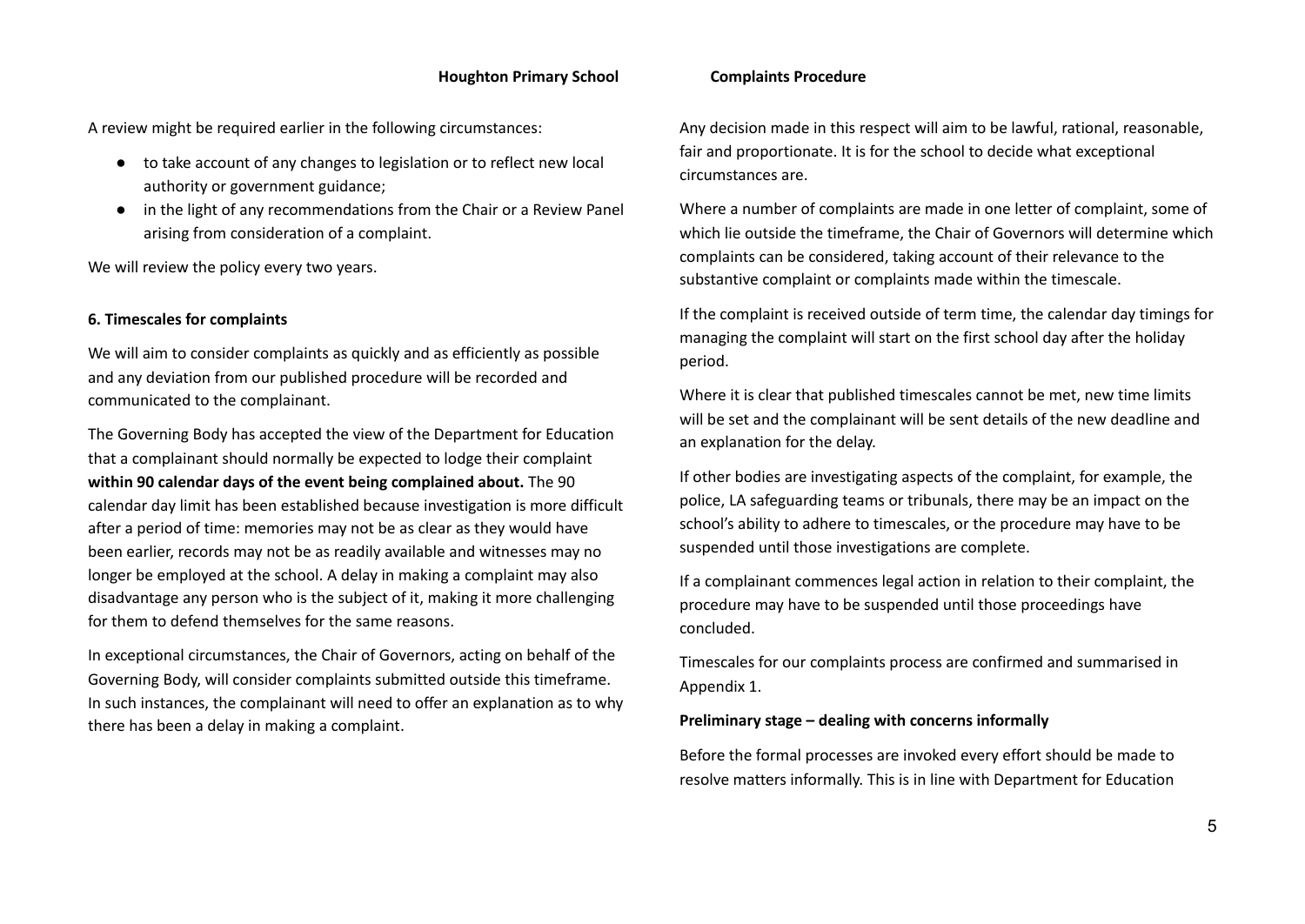guidance. The Governing Body will ensure parents are made aware of how they can raise a concern through the publication of this procedure on the school website.

An informal concern can be raised in person, in writing or by telephone. The school will aim to acknowledge an informal concern or complaint within 3 working days and resolve the informal concern or complaint within 10 working days.

Some issues are likely to be best resolved through discussion with a class teacher or other member of staff below the level of a school leader. In some cases, though, a person may feel the need to escalate the matter to a member of the School Leadership Team (SLT) or the Headteacher.

Initially school staff below the level of Headteacher will seek to resolve matters through the provision of information and clarification. Where it is clear that there is a significant level of challenge, staff will refer the matter to the Headteacher as a cause for concern. The Headteacher will then seek to resolve the matter through discussion with those expressing concerns.

Whether attempts to resolve concerns at an informal stage are by telephone conversation or through meetings, school staff will take a note of any agreed action points and summarise these at the end of the conversation. The agreed action points will be circulated promptly to those involved in the discussion if that was agreed at the meeting.

**The formal Complaints Procedure will not normally be accessed unless the Headteacher has first been given the opportunity to discuss the matter with the complainant, either by telephone or, preferably, in person.**

Where the Headteacher is unable to resolve matters through discussion, the parent will be asked if they wish to make a formal complaint to the Headteacher. This complaint should be made in writing using the formal

School Complaints Form at the end of this document and available on the school website or from the school office.

#### **Part 1 – Making a formal complaint to the Headteacher**

#### **The procedure**

1.1 The procedure for making a formal complaint requires a complainant to complete, and to submit, a Complaint Form and to do so within **90 calendar days** of the issue about which they are complaining. If the complaint is received outside of term time, the calendar day timings for managing the complaint will start on the first school day after the holiday period.

1.2 The Headteacher will record the date the complaint is received and acknowledge receipt of the complaint form in writing within **3 school days** and investigate the matter so that the complainant receives a formal written response within **10 school days**. On occasion, the complaint may be too complex to investigate within this timescale and, in these circumstances, the Headteacher will write to the complainant explaining why it is not possible to work within the timescales laid down and to advise when a response will be issued. The Headteacher may delegate the complaint to another member of the senior leadership team, but not the decision to be taken.

1.3 If the complaint is against the Headteacher, the complaint form should be sent directly to the Chair of Governors, c/o the school**.** The procedures set out in Part 2 of this document should then apply.

#### **Expected Outcomes**

1.4 The actions that the school may take to put matters right might involve one or more of the following: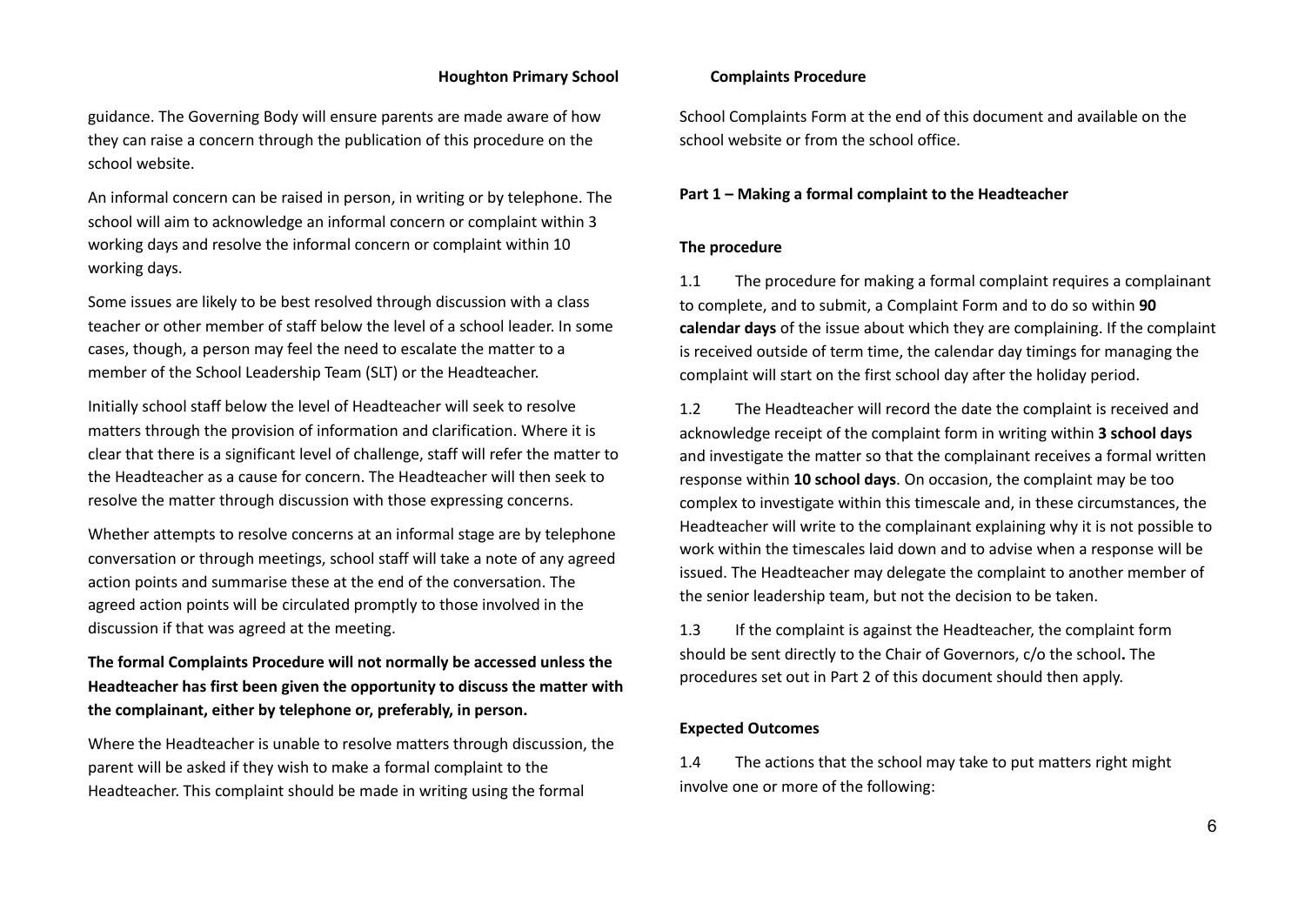- a review of policy or procedure
- changes to routines;
- action to remedy a health and safety concern:
- restorative work involving a pupil and a member of staff:
- risk assessment to determine the likelihood of similar problems recurring
- an apology or an admission that the situation could have been handled differently or better;
- action towards a member of staff (on the occasions that this is of a disciplinary nature, no further information will be shared, as this is a matter of employment contract law for employees and a straightforward matter of privacy for volunteers);
- a decision that no action is necessary or justified with a full explanation.

1.5 The Governing Body will not normally award financial compensation unless required to do so by virtue of legislation.

# **The Complaint Form**

1.6 A complainant who has first discussed the issue with the Headteacher may make a complaint and to do so they must use the complaint form. The complainant is asked to be brief and clear about the issue and to state what would, for them, provide a reasonable and acceptable resolution to the complaint. Unless there are exceptional circumstances, the complaint form should be submitted **within 90 calendar days** of the issue causing complaint.

# **Arranging Help for the Complainant to Articulate Concerns and Understand Procedure**

1.7 The Governing Body is aware of its obligations under the Equality Act 2010 and understands that a complainant may have communication preferences due to disability, learning difficulties or difficulties using English. In such circumstances, the complainant will be appropriately supported to make their complaint or alternative arrangements made and alternative methods of contact will be accepted.

If a complainant wishes to seek help in explaining the issue and/or with completing the Complaint Form, then support may be available from one of the following sources:

**From School Staff**. The Governing Body accepts that a member of the school staff may provide support unless the Headteacher agrees that there is good reason why they should not do so. This support does not extend to support with the basis of the complaint per se, rather it is restricted to advice on how best to present the information.

**From external sources**. A complainant may, if they wish, seek support from any person who is not a member of staff, including legal support or from statutory and charitable organisations. A complainant may nominate a person to issue, and to receive, correspondence on their behalf. The school will request consent from the complainant before disclosing information to a third party.

Whilst the school acknowledges that, on rare occasions, parents may wish to contact solicitors, the school will not accept a complaint from a legal representative. The school will not use legal representation within the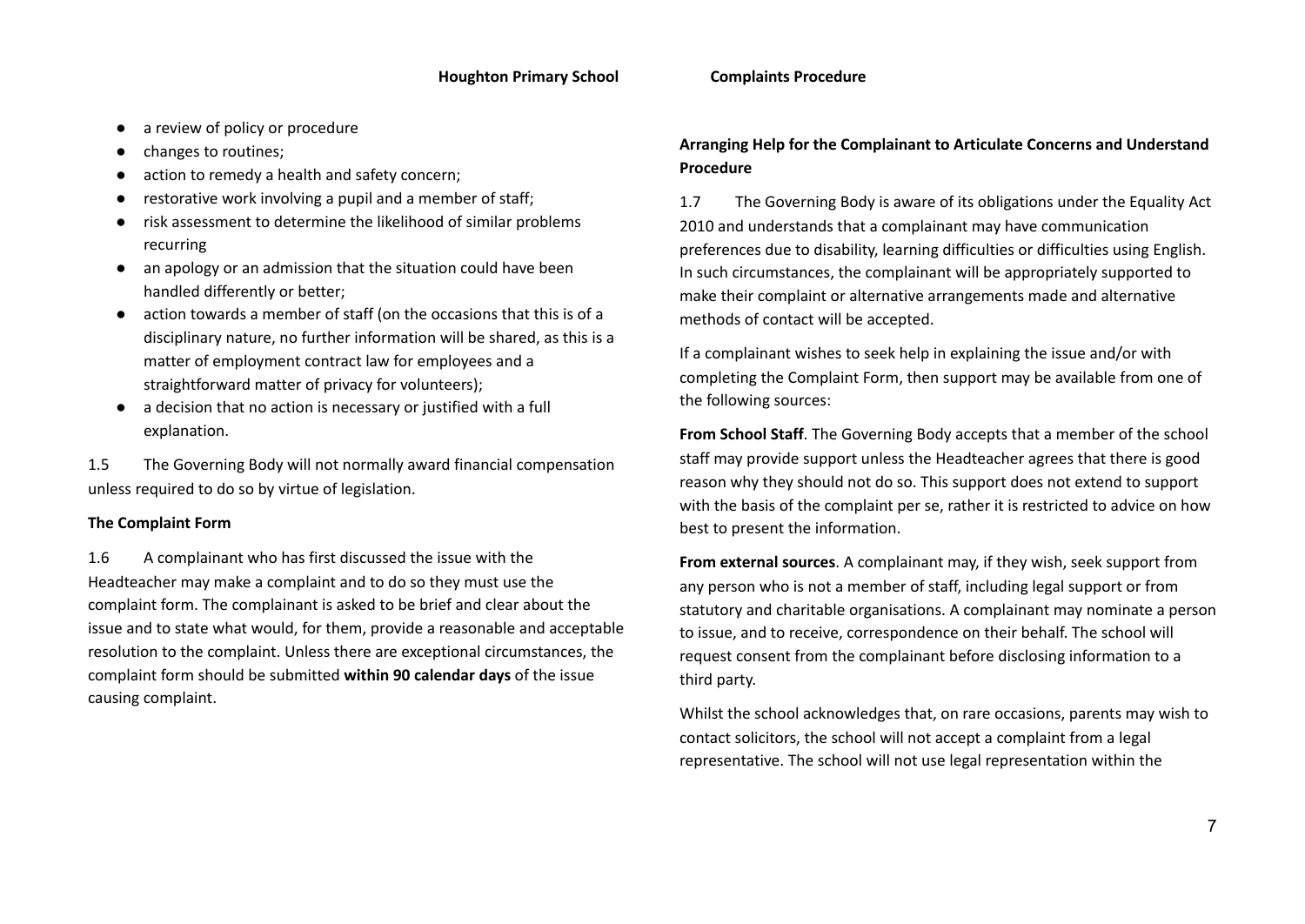complaint resolution process but nor will parents' legal representative be permitted to attend relevant meetings.

If the complainant contacts the Local Authority, then they will be directed to the school complaints procedure on the schools website. The Local Authority has no statutory powers of intervention in school complaints.

#### **Part 2 – Referring a formal complaint to the Chair of Governors**

2.1 Where the complainant considers that the Headteacher's formal written response does not resolve the complaint, the complainant may ask the Chair of Governors to reconsider the Headteacher's response. This request must be made within **10 school days** of receiving the Headteacher's response.

2.2 If the complaint is about the Headteacher then the complaint form will be submitted direct to the Chair of Governors. Unless the complaint is about the Headteacher, the Chair of Governors will not consider the complaint unless the Headteacher has had the opportunity to seek to resolve the matter first.

2.3 If the complaint is about the Chair of Governors, the entire Governing Body or an individual Governor, then the complaint form should be sent to the Clerk to the Governing Body (see section on making a complaint about Governors below).

### **The procedure**

2.4 If emailing the complaint, the complainant should only use the official email address for the Chair of Governors, available from the school office and not use their personal email address. In the subject field of the

email, the complainant should write, 'Formal Complaint'. If delivering or posting a letter, the complainant must address it to the Chair of Governors at the school address and should write 'Formal Complaint' on the envelope. This will ensure that the complaint is dealt with promptly and enable the school to comply with the timescales set out in the policy.

2.5 The complainant should not share the complaint with other governors. A detailed knowledge of the complaint will preclude governors from serving on a review panel if the complaint is not resolved by the Chair. Governors receiving a complaint in this way should immediately refer it back to the Chair without considering the content.

2.6 The Chair of Governors will acknowledge the complaint form in writing **within 3 school days of receiving it personally** and investigate the matter so that the complainant receives a response within **10 school days**. On rare occasions, the complaint may be too complex to investigate within this timescale and, in these circumstances, the Chair will write to the complainant explaining why it is not possible to work within the timescales laid down and to advise when a response will be issued.

2.7 As part of the investigation, the Chair will make early contact with the complainant and either propose a meeting or a substantial telephone call to consider the issues raised. If telephoning, the Chair should determine whether it is necessary to withhold any number that is not the school's telephone number.

2.8 The focus of that conversation should be to:

- Consider any gaps on the complaint form;
- Consider any aspects of the complaint where additional clarification is required;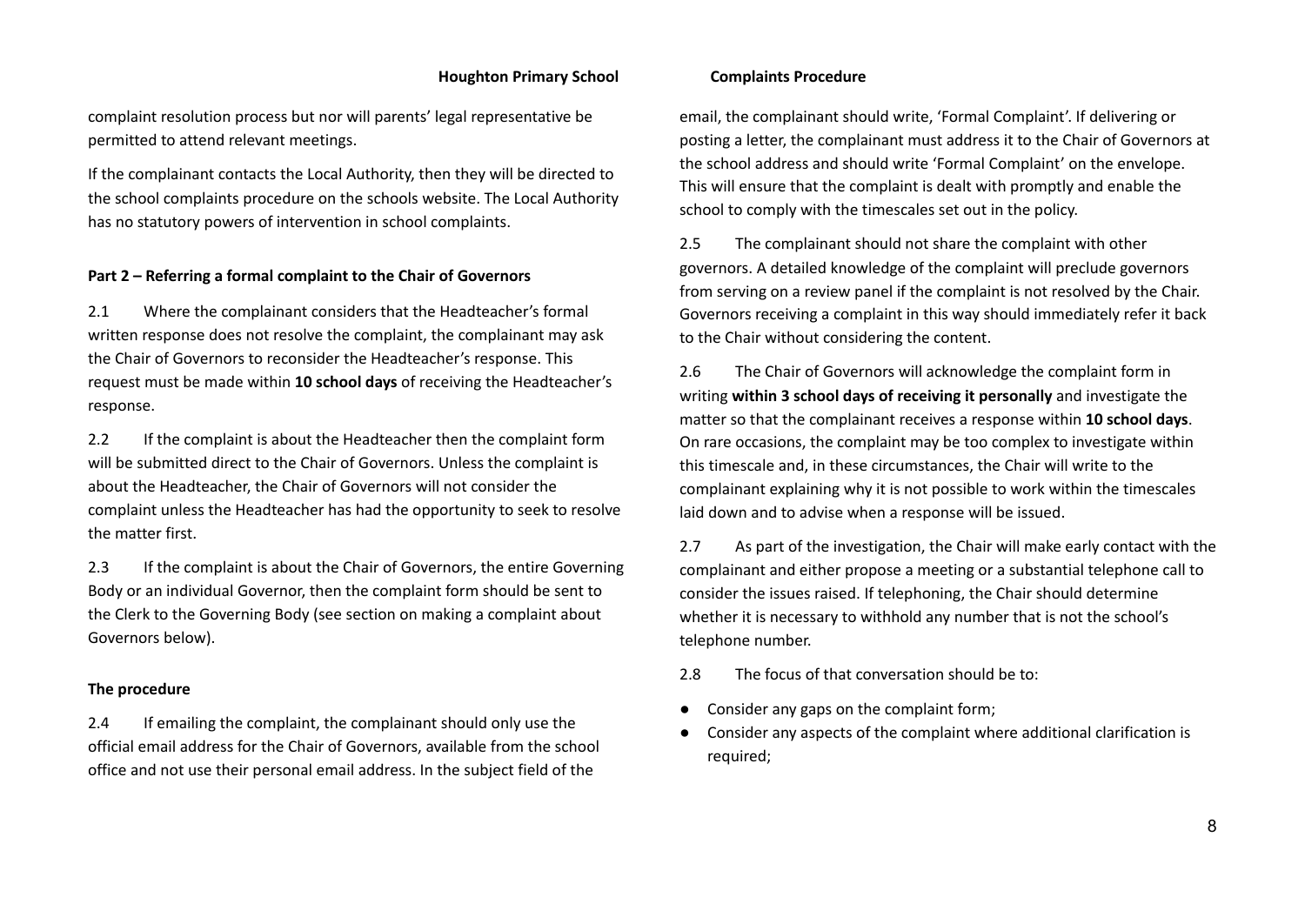- Consider the extent to which any evidence is available that has not been mentioned on the complaint form;
- Establish the complainant's view as to witnesses who might need to be interviewed;
- Establish what would provide for the complainant an acceptable resolution to the complaint;
- Establish whether there is any pressing reason for the matter to be investigated more quickly than the published timescale allows for;
- Discuss with the complainant whether there is anything that might help resolve matters outside the complaints procedure, for example, alternative dispute resolution methods.

2.9 Complainants must make sure they do not covertly record any conversations about complaints and they should make sure they obtain informed consent from all parties present before recording conversations or meetings.

- 2.9 The key elements of the Chair's investigation are likely to include:
- Achievement of a shared understanding with the complainant of the nature of the complaint and of what it is that remains unresolved;
- Establishing what has happened and who was involved;
- Interviews and/or written statements from those adults and children whose information and views, in the opinion of the Chair of Governors, need to be taken into account; although the final decision of whom to interview rests with the Chair, it is expected that the voice of affected children will be appropriately heard and be given sufficient weight;
- Sensitivity and thoroughness when conducting interviews;
- A detailed report that will provide a clear record that will be helpful for any subsequent review;
- A clear analysis of the information and conclusions reached;

- An authoritative outcome that is based on the evidence and does not merely state acceptance of evidence;
- Recommendations to resolve the complaint.
- The conclusions and the reasons for decision making should be communicated in writing to the complainant and any relevant person complained about.

### **Expected Outcomes**

2.10 The Chair will report in writing on the extent to which s/he considers the complaint is fully, or in part:

**Substantiated** - i.e. where there is sufficient evidence to uphold the complaint;

**Malicious** – i.e. where it is proven that the complainant has no case and where, also, there is evidence that the complainant deliberately tried to deceive the school, made the complaint as part of a deliberate attempt to cause distress or otherwise acted with malice;

**False** – i.e. where there is sufficient evidence to prove that there was not legitimate basis to the complaint, or

**Unsubstantiated** – i.e. where there is insufficient evidence to reach a conclusion.

2.11 In terms of future actions there are two possible outcomes from a complaint. These are:

- action taken by the school to put matters right. This might include one or more of the following:
	- o a review of policy or procedure;
	- o changes to routines;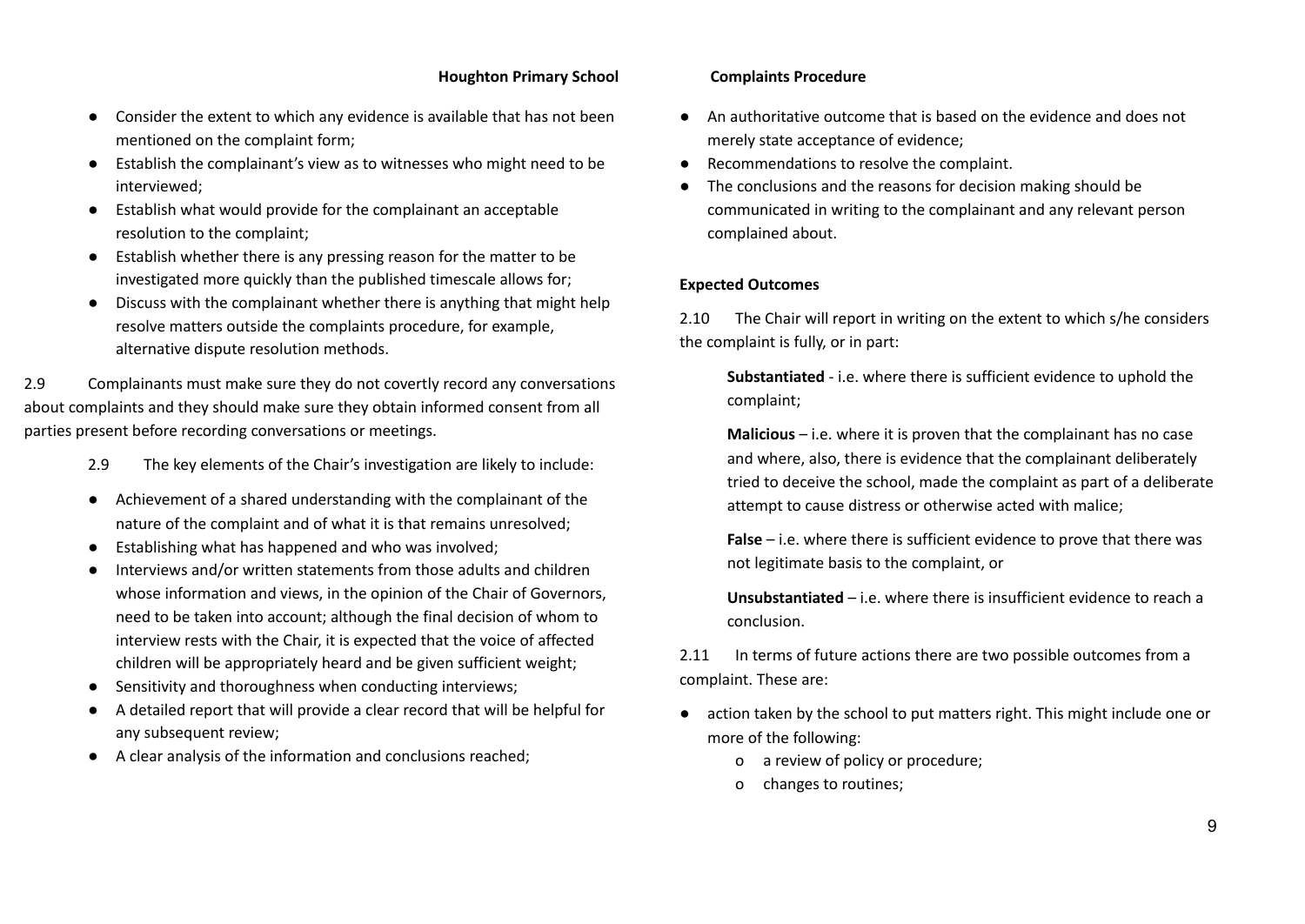- o action to remedy a health and safety concern;
- o restorative work involving a pupil and a member of staff;
- o risk assessment to determine the likelihood of similar problems recurring;
- o an apology;
- action towards a member of staff (on the rare occasions that this is of a disciplinary nature, no further information can be shared as this is a matter of employment contract law for employees and a straightforward matter of privacy for volunteers).
- a decision with a full explanation, that no action is necessary or justified.

2.12 The Governing Body will not normally award financial compensation unless required to do so by virtue of legislation.

# **Role of the Clerk to the Governors**

2.13 The Chair of Governors will appoint the Clerk to the Governing Body to:

- act in a 'progress chasing' role to track the complaint and to ensure that timescales set out within the policy are being adhered to wherever possible;
- ensure that the complainant is kept up-to-date, including where timescales have not been met and the reasons why;
- receive any concerns that the complainant might have and advise the Governing Body about the operation of the process;
- inform the Governing Body of any shortcomings in the delivery of its complaints procedure, both during the process and subsequently;
- arrange for the outcome of the investigation to be communicated to all parties (the complainant and where relevant the person complained

about) **so they receive it at the same time**. This will be in the form of an email or letter from the Chair of Governors.

- Ensure that a written record of the complaint along with details or whether they were resolved following the formal procedure or progressed to a panel hearing;
- The Clerk will ensure that correspondence statements and records relating to individual complaints are stored confidentially.
- Complaint documentation does not form part of the child's educational record.

2.14 The letter from the Chair of Governors represents the conclusion of the Chair's consideration of the complaint. Neither the Chair nor any member of staff should respond all to the complainant after this point. The Clerk should thereafter handle correspondence. The complainant will be advised in the outcome letter that the matter is closed except for the possibility of a review by a governors' panel (see Part 3).

### **Complaint about governors**

2.15 If the complaint is against the chair of governors or an individual governor, the complaint should be addressed to the Clerk to the Governing body either by email [clerk@houghton.cambs.sch.uk](mailto:clerk@houghton.cambs.sch.uk) or by handing in the written complaint in an envelope to the school office marked: Formal Complaint FOA The Clerk to Governors. The Clerk will arrange for the complaint to be heard by the Vice Chair or another member of the governing body and then a committee of members of the governing body if it progresses to the next stage.

2.16 If the complaint is against the entire Governing Body or complaints involving both the Chair and Vice Chair, it should be sent to the Clerk, who will determine the most appropriate course of action. This will depend on the nature of the complaint. This may involve sourcing an independent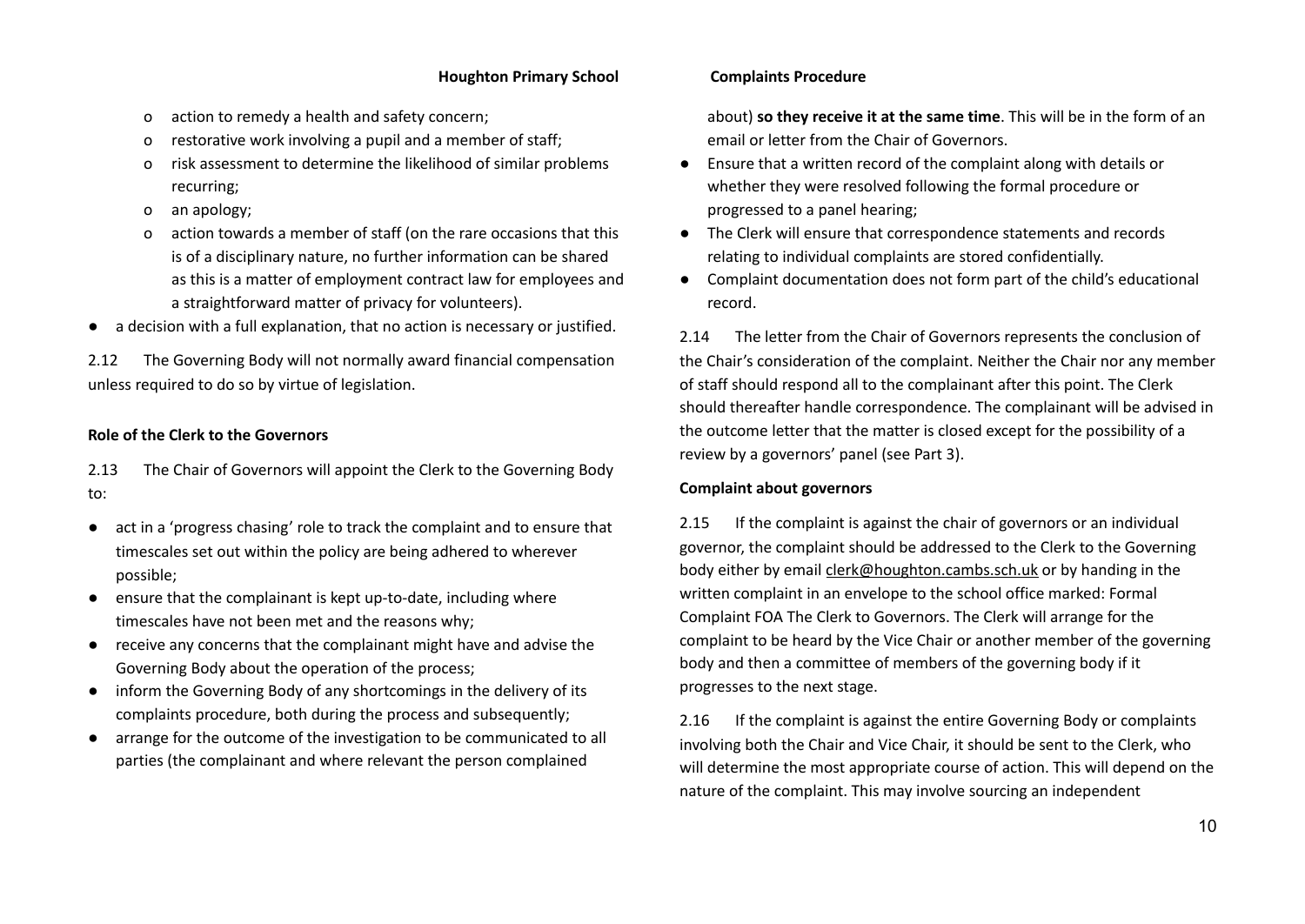investigator to complete the investigation and co-opted governors from other schools to hear any complaint that may progress to the next stage.

**Part 3 – Referring a formal complaint to a Governors' Panel**

#### **The procedure**

3.1 Where the complainant considers that the Chair of Governors' written response does not resolve the complaint, the complainant may ask the Clerk to convene a Panel of Governors who have had no prior involvement with the complaint (or the issues which led to the complaint) to review the Chair's response. The complainant must complete, and submit to the Clerk, a Review Request Form (available to download from the school website or from the school office). S/he should do this within **10 school days** of the date of issue of the letter giving the decision on the complaint. This form is structured in a way that helps ensure that the reasons for requesting a review can be readily understood, and that contact information is recorded and available to those who might need it.

3.2 If emailing, the complainant should take care to ensure that s/he has the official email address for the Clerk and that s/he uses this. The official email address is: clerk@houghton.cambs.sch.uk. In the subject field of the email, the complainant should write, 'Complaint Review Request'. If delivering or posting a letter, the complainant must address it to the Clerk at the school address and write 'Complaint Review Request' on the envelope'. The Clerk should record the date the request for review is received and acknowledge the request for review within 3 school days.

3.3 If the complainant requires assistance in articulating the need for a review then support may be provided by those identified as able to offer help

in part 2 of the guidance (page 8 above). Again, it is not for those supporting the complainant to comment on the merits or otherwise of review, but rather to help the complainant articulate their position to the Governors' Panel through the Review Request Form.

3.4 The governors' panel will only consider requests for review outside the 10 school working days time frame in exceptional circumstances. These might include:

- the reasons for a review not being known to the complainant within 10 school working days;
- the complainant needing to delay making their request for review because they needed the time to collect evidence that could not have been gathered during the first 10 school working days;
- the complainant not having been able to request a review within 10 school working days because of being abroad or being incapacitated.

3.5 The review will be based on the information supplied in the Review Request Form. And will usually consider the following:

- the complainant's view that not all aspects of the complaint have been addressed;
- the complainant's view that not all available evidence has been considered;
- the complainant's view that not all relevant witnesses have been interviewed;
- the complainant's view that the decision has not been adequately justified in the Chair's decision letter;
- the complainant's view that the decision has not been adequately explained.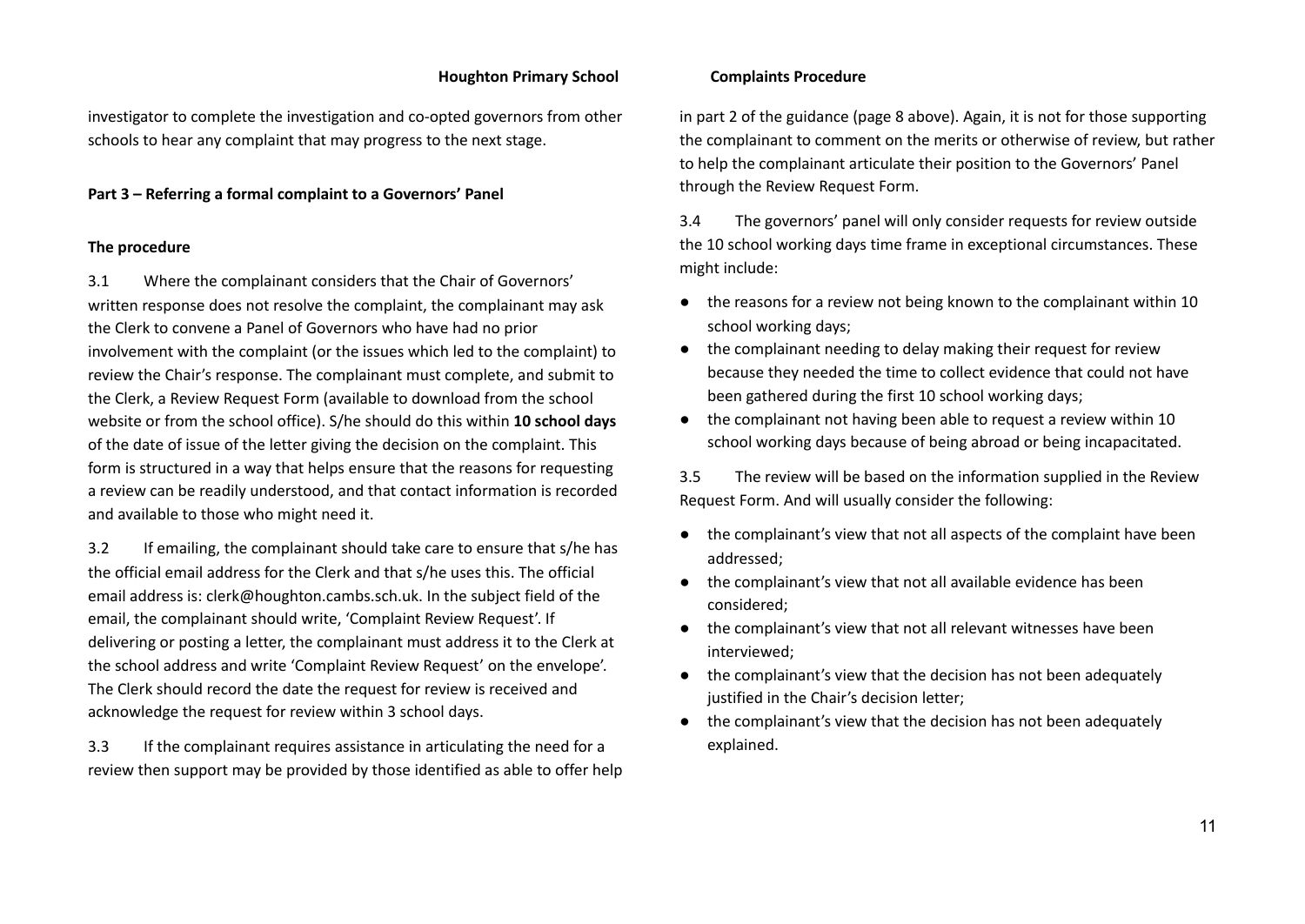The review will not review any new complaints at this stage. New complaints must be dealt with from stage 1 of the procedure.

3.6 The review process cannot be used to consider cases where the complaint was not dealt with in accordance with published time-scales. That would require a fresh complaint to be made.

*3.7* Whilst normally the governor's panel will consider the review on the basis of written representations only, the governors will consider a face-toface review if this is requested by the complainant. In this event a suggested agenda for the review meeting is set out at Appendix 5.

If the complainant is invited to attend the meeting, they may bring someone along to provide support but not represent them. Neither party should have legal representation. Representatives from the media will not be permitted to attend.

The Clerk will confirm and notify the complainant of the date, time and venue of the meeting.

Any written material relating to the complaint, will be circulated to all parties at least five school days before the meeting. The committee will not normally accept, as evidence, recordings of conversations that were obtained covertly and without the informed consent of all parties being recorded.

The meeting will be held in private.

### **Composition of Review Panel**

3.8 The Clerk will convene a Review Panel comprising 3 or 5 members who have had no prior involvement with the complaint or the causes of the complaint. Members of the Review Panel will elect a chair from among

themselves and they will use a simple majority vote to do so. If there are fewer than 3 school Governors available the clerk will source any suitably skilled and independent Governors from another school's Governing Body.

3.9 An LA adviser may be invited to the meeting, at the discretion of the governors, to give procedural advice only.

#### **Convening the Review Meeting**

3.10 The Clerk will liaise with all the Review Panel members to propose, and to agree, a date, time and venue for the review. This is most likely to be at the school but the Clerk should ensure that the meeting will be in an appropriate environment i.e.

- there will be a sufficient number of tables and chairs and that these will be suitable for use by adults;
- where governors have agreed a face-to-face review the size of the room will be conducive to constructive discussion;
- the meeting will not be disturbed;
- the confidentiality of proceedings can be protected.

3.11 The Governing Body is mindful of the challenges that volunteer governors can encounter in finding time to prepare for a review and in finding a date and time when all members are available. The Governing Body has decided that it is more preferable to allow sufficient time for the process than it is to set a deadline that may be all too easy to miss. The Governing Body therefore has decided that a Review Panel should meet within, what the Governing Body considers to be, **the reasonable time frame of 20 school working days**, starting from the day when the request for a review was received, or the next school day if that was not a school day. If there are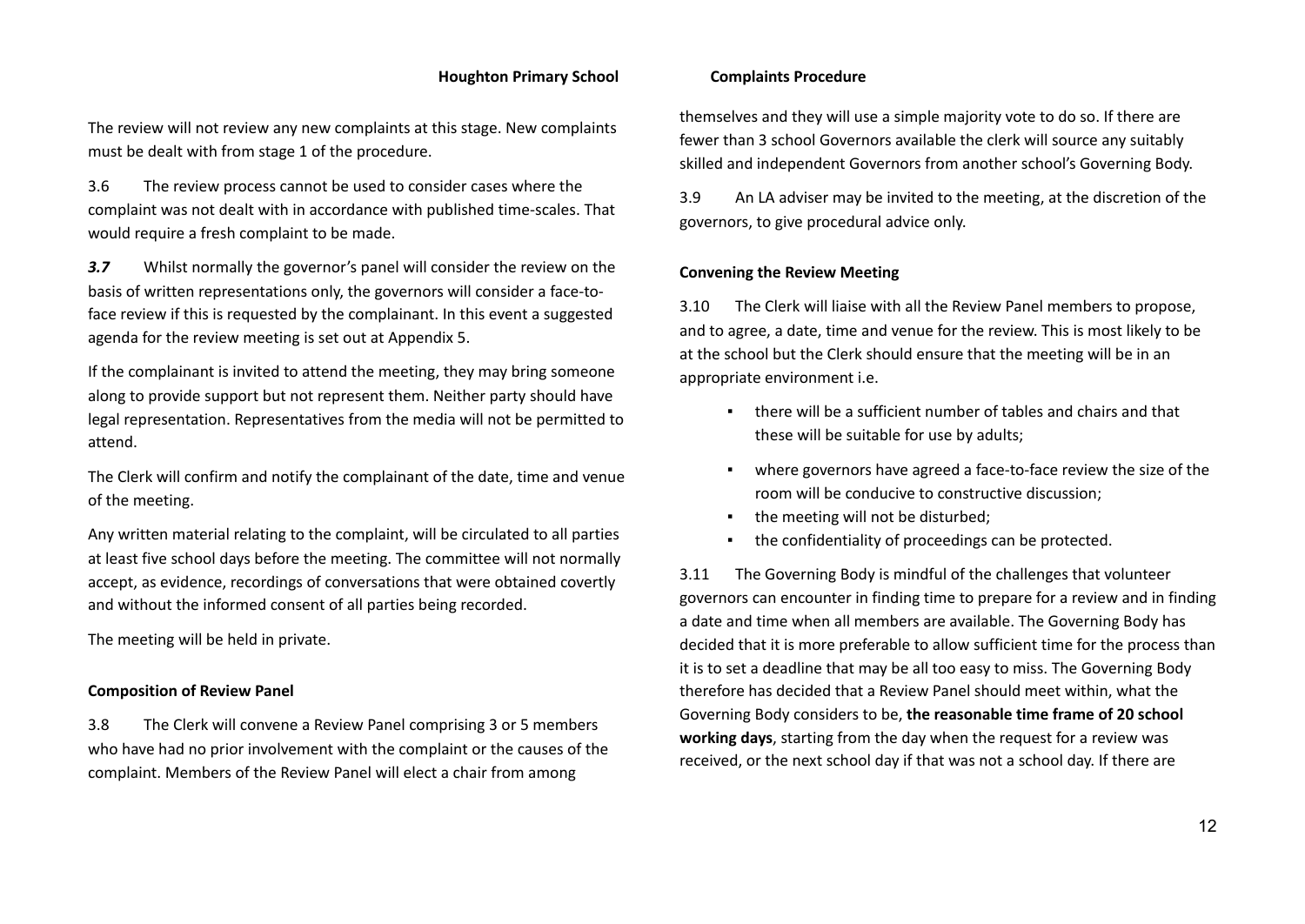exceptional reasons why there is slippage to the timescales laid down, the clerk will explain the reasons for this to the complainant in writing.

#### **Further Written Representations to the Review Panel**

3.12 Prior to the meeting of the Written Review Panel, the Clerk will seek any further written representations from the complainant concerning the reasons why the matter should be reviewed. The complainant will have 5 school working days to provide this information. The Clerk will supply this information to the Chair of Governors who will have 5 school days to submit any comments to the Panel. The Panel should have 5 clear school working days to consider all the information in advance of the meeting. The information to be sent by the Clerk to the Review Panel should comprise the following:

- The original completed complaints form;
- The response to the complaint from the Headteacher and/or the Chair of Governors;
- The completed Review Request Form;
- Any additional written representations from the Chair of Governors or the complainant

#### **The Review Panel meeting**

3.13 The Review Panel meeting will normally be clerked by the Clerk to the Governing Body. Where this is not possible the Chair of Governors will ensure that an alternative suitable person is responsible for the clerking function. The meeting will be held in private.

3.14 At the start of the meeting the Panel will elect a chair who will be responsible for the conduct of the meeting and for liaising with the Clerk

subsequently to ensure that all parties receive timely notification of the outcome within 5 school working days of the date of the review meeting.

3.15 The panel will consider objectively the complaint, the Headteacher's and/or Chair's response, the reasons set out in the Review Request Form, and any further written representations from the Chair or complainant. It will then decide whether the response to the complainant has been fair and reasonable in the circumstances. The Review Panel must take care to ensure that it does not favour one side or the other for any reasons other than those arrived at through an objective assessment of all the evidence.

#### **Conclusions and Recommendations**

3.16 The Review Panel must come to a conclusion as to whether the request for a review was justified in identifying alleged shortcomings in the investigation of the complaint by the Chair of Governors. The committee can uphold the complaint in whole or in part, or dismiss the complaint in whole or in part. Because the review is not an appeal, the Review Panel cannot reverse the earlier decision of the Chair of Governors. But it can make any recommendations that it sees fit that can be taken to resolve the complaint. Such recommendations might include:

- an apology;
- a re-consideration of an earlier decision;
- informing improvements within the school;
- improving the effectiveness of the complaints procedure;
- a review of a policy or a procedure or a recommendation to change the school's systems or policies or procedures, or
- a fully explained decision that no further action is necessary or justified.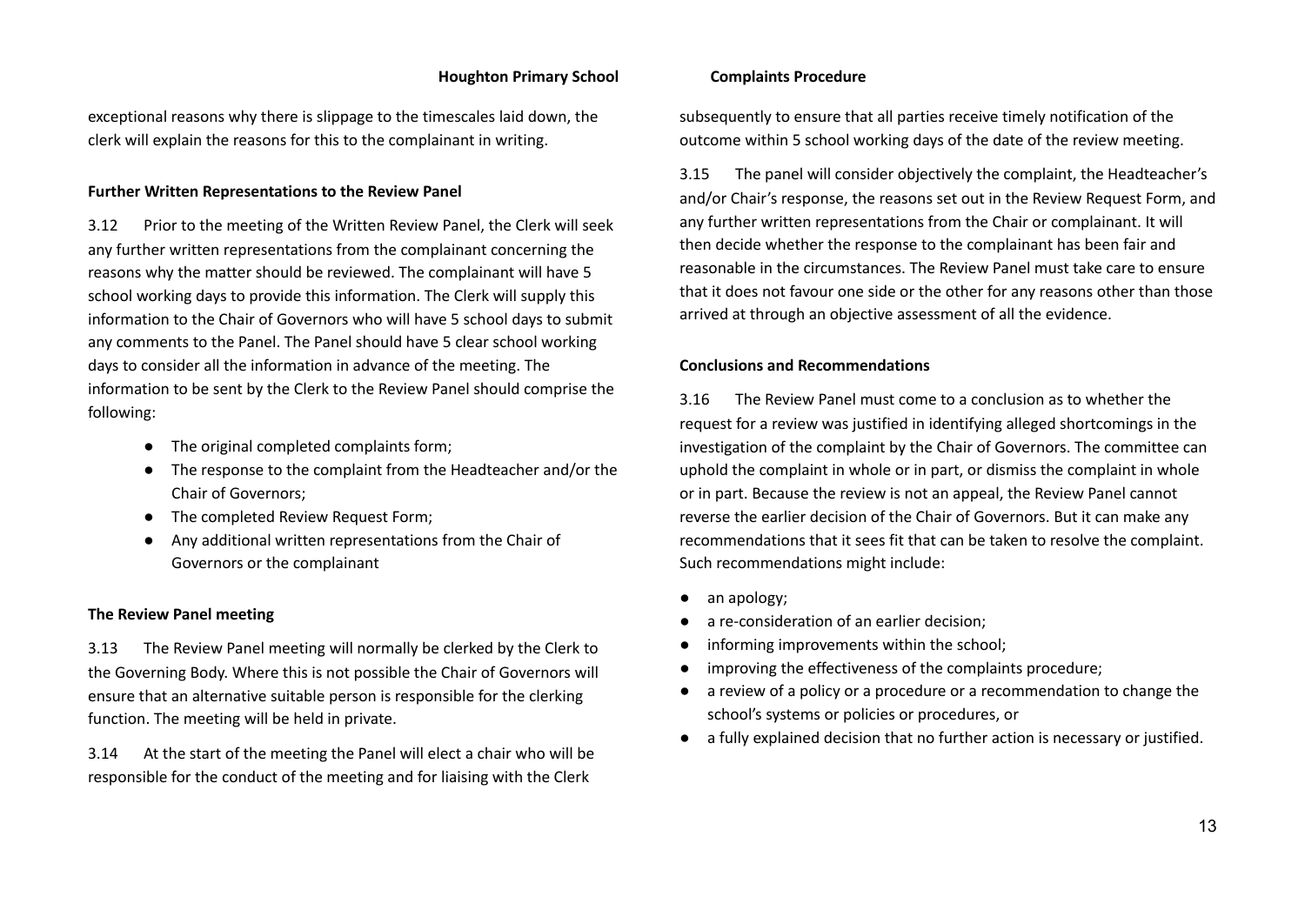#### **Communicating the Outcome**

3.17 The matter should remain confidential. The Clerk will promptly communicate the outcome, and set out the reasons for it, in a letter to the complainant, the outline of which will have been formulated by the Review Panel in the meeting. The final version will be agreed and signed by the Chair of the Panel. **It is essential that the review decision letter is sent to the complainant and where relevant the person complained about and the Chair at the same time**. This will be in the form of an email or letter. Whilst the letter should avoid unnecessary detail, there should be sufficient information to demonstrate that the review was considered in full, provide an explanation of the decisions taken and include details or any actions or recommendations that will be taken to resolve the complaint.

3.18 A written record will be kept of the complaint. Correspondence, statements and records relating to the complaint will be filed confidentially. The actions taken as a result of the complaint will be recorded (regardless of whether they are upheld).

3.19 The issue of the review decision letter concludes the school complaints process and the school will not enter into any further correspondence with the complainant.

# **The information in paragraph 3.20 about redress beyond the school must be included in the panel response letter.**

3.20 Beyond the school complaints process, any person may complain to the Secretary of State for Education that the governing body of a maintained school has acted either unlawfully or unreasonably. They may do this by writing to the address shown below.

**School Complaints Unit Department for Education Piccadilly Gate Store Street MANCHESTER M1 2WD**

#### **Telephone 037000002288**

3.21 The Department for Education is unlikely to re-investigate the substance of the complaint or overturn any decisions made. Their interest is likely to be restricted to whether due process has been followed correctly and that education legislation and statutory policies connected with the complaint have been adhered to and that the school has not acted unlawfully or unreasonably.

More information is available at [www.education.gov.uk/contactus](http://www.education.gov.uk/contactus)

Anyone can raise a complaint about a maintained school or a member of staff to the DFE, but the DFE advises complainants that local procedures should be concluded before submitting their complaint to them.

The exceptions to this include when:

- children are at risk of harm;
- children are missing education;
- a complainant is being prevented from having their complaint progress through the published complaints procedure;
- the DFE has evidence that the school is proposing to act or is acting unlawfully or unreasonably.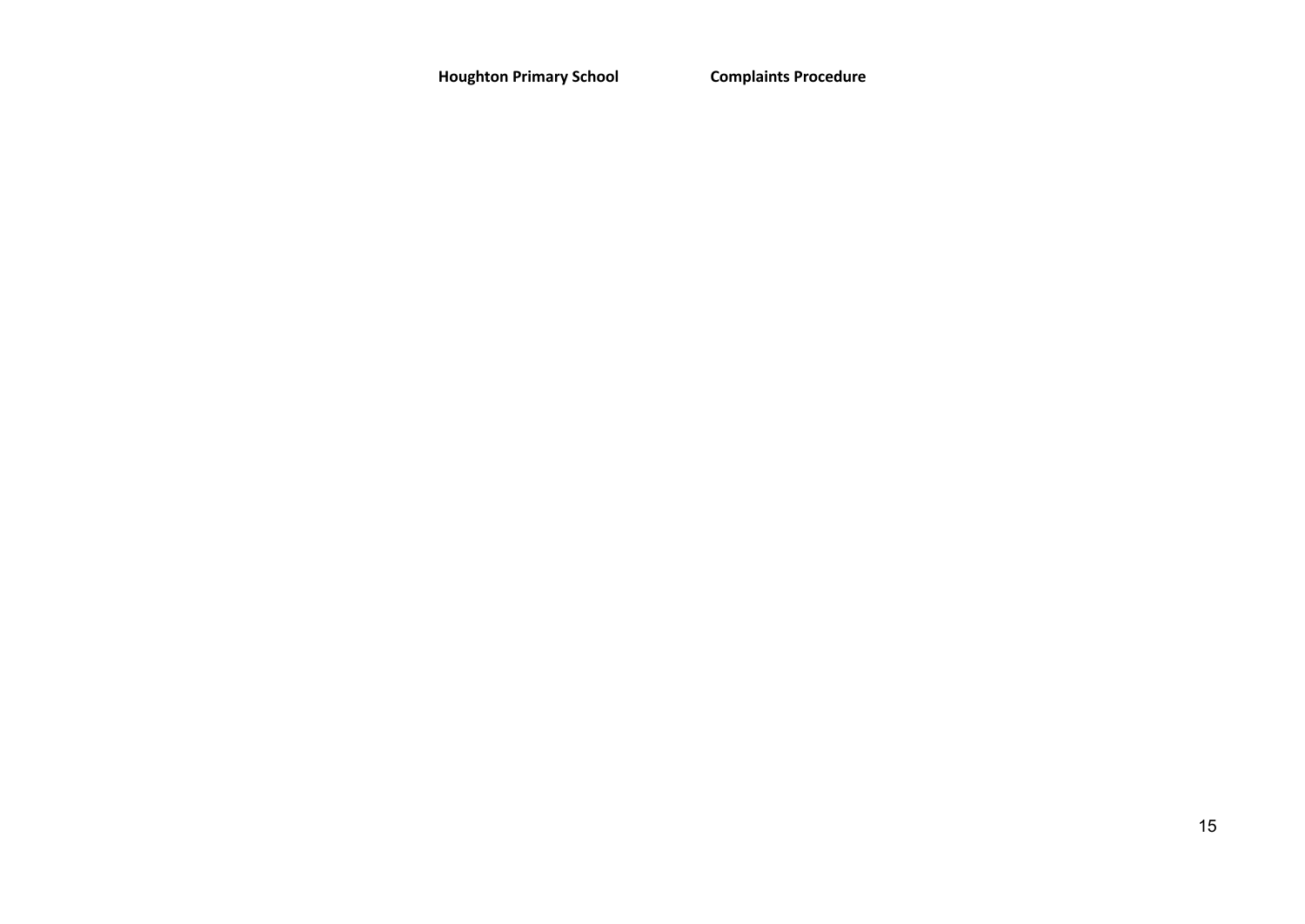# **APPENDIX 1 Complaint procedure (summary) INFORMAL STAGE (up to 10 school working days in total)**

School staff seek to resolve the complaint informally through discussion with the complainant. A complaint will not normally be considered unless the complainant has first raised the matter informally with the relevant school leader.

The complainant should submit a formal complaint within **90 calendar days** of the cause for complaint. If the complaint is received outside of term time, the calendar day timings for managing the complaint will start on the first school day after the holiday period.

# **FORMAL PROCEDURE – Stage 1\* (up to 10 school working days in total)**

Written complaint to the Headteacher

- Received by Headteacher;
- Acknowledgement 3 school days;
- Investigation (including any discussion with the complainant);
- Formal written response (from the Headteacher  $-10$  school days from receipt).

\*If the complaint is about the Headteacher then the complaint will be directed to the Chair of Governors and considered as a Stage 2 complaint.

# **FORMAL PROCEDURE – Stage 2 (up to 10 school working days in total)**

Complaint to the Chair of Governors requesting review of the Headteacher's decision or a complaint about the Headteacher

- Received by Chair of Governors (within 10 school days of the Headteacher's response);
- Acknowledgement 3 school days;
- Investigation (including any discussion with the complainant);
- Formal written response (from the Chair of Governors or Clerk) 10 school days from receipt.

# **FORMAL PROCEDURE – Stage 3 (up to 20 school days total)**

Request for review of Chair's Decision – Governors' Complaint Panel

- Received by Clerk to the Governors (within 10 school days of the Chair of Governor's response);
- Acknowledgement 3 school days;
- Meeting;
- Formal written response (from the Clerk)  $-$  20 school days from receipt of request.

The conclusion of Stage 3 brings to an end the governors' role in considering the complaint. Complainants who remain dissatisfied may wish to contact the Department for Education.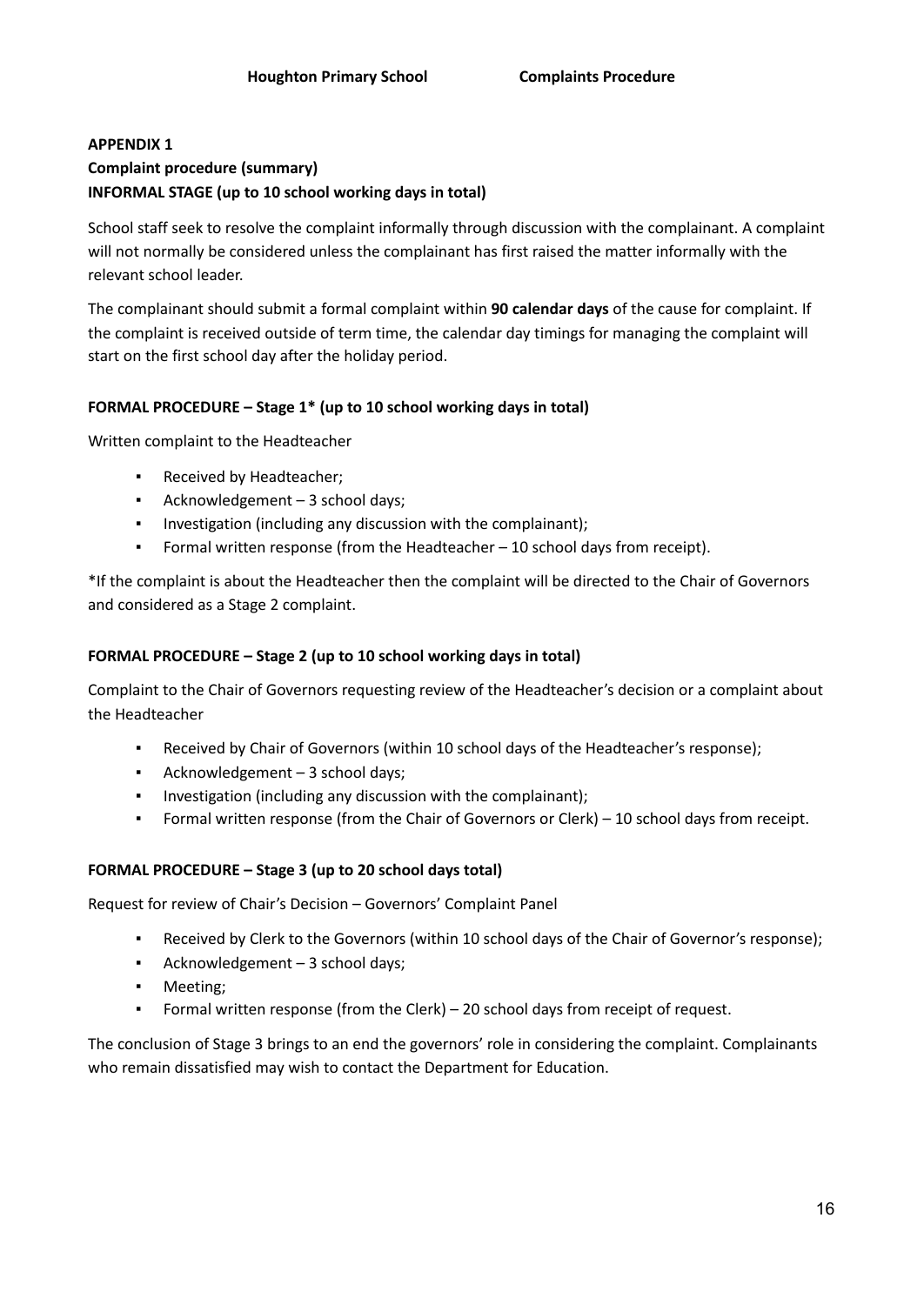### **Frequently Asked Questions**

**What if a formal complaint is made about a governor or the chair?** The complaint should be passed through to the clerk who will arrange for an investigation. There is opportunity for the complainant to refer the matter to a Review Panel where the complainant is dissatisfied with the investigation response.

**What if the complainant seeks support from a governor or governors?** Governors must not involve themselves in matters that are likely to lead to formal complaint. Where a complainant raises their complaint with a governor who is not the Chair (or the Vice-Chair if the complaint is about the Chair), that governor must decline to discuss it and direct the complainant to the Chair, Vice Chair or the Clerk. A governor receiving written material about a complaint must forward it to the Chair, Vice-Chair or Clerk without comment.

**What if the complainant wants to make a complaint on behalf of other people's children?** The Governing Body will not accept complaints about other people's children since to do so may well compromise the position of the parents/carers of those children who may have a different view of the matter complained of.

**What if the complainant makes reference to the complaint on social media?** The Chair of Governors should contact the complainant to advise him/her that the complaint is a confidential matter and neither those investigating the issues, nor those who may be investigated would use social media in this way. Comments published on social media may be prejudicial to the fair investigation of the issues under consideration, and the Governing Body may decline to progress a complaint while unhelpful comments remain on social media.

**What if the complainant contacts the Press while the complaint is being investigated?** Similarly, the Chair of Governors should contact the complainant to remind him/her of the confidential nature of the process and the potential prejudice to fair investigation that can result from media involvement.

**What if the complainant contacts their MP?** The school will not conclude the complaints procedure just because a complainant contacts their MP. MPs are normally conversant with school complaint policies and will usually point the complainant in that direction. Where the MP contacts the school they will be advised of the relevant process and, if the complainant wishes, of the outcome of the complaint at the end of the process.

**What if the parent or school asks for the support of the Local Authority?** The Local Authority has no formal or statutory role in responding to complaints which must be directed to the school. The Local Authority may be involved in a complaint only in the following ways:

- In providing impartial procedural advice to Headteachers, Governors and complainants, as necessary, including attendance at Review Panel Meetings when requested by the school;
- Assisting in a mediation role where **both** parties agree that this offers a possible way forward as an alternative to more formal procedures;
- In investigating a complaint on behalf of the Governing Body where there is a need for an independent investigator, either in response to a governor view that it is necessary in a particular case to demonstrate the impartiality of the process, or because the subject matter is sufficiently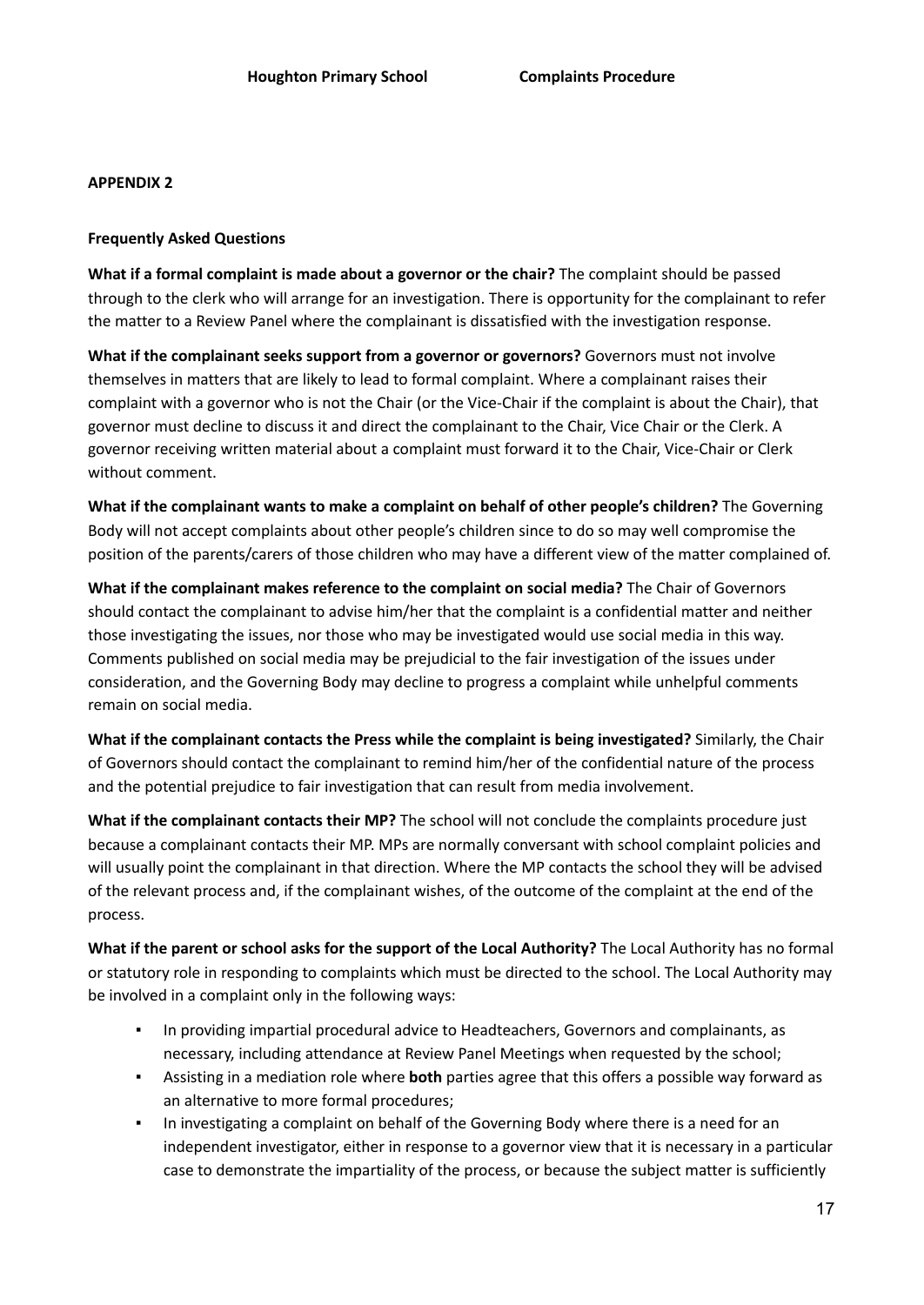complex or technical to require a higher level of experience or expertise. The governing body will consider requesting an independent review if the complainant provides sufficient evidence that there would be bias in the proceedings if the review was carried out by a governor.

**What if the complainant refers the complaint to Ofsted?** Ofsted does not investigate individual complaints, though will record the complaint for information for the lead inspector when the school is next inspected. If there is a safeguarding component to the complaint then Ofsted will usually refer the matter to the Local Authority where it will be reviewed by a Leadership Adviser and/or the Local Authority Designated Officer (LADO), as appropriate.

# **How should records be kept through the complaints process?** There are a number of aspects to this:

- The complainant may wish to take an **audio recording** of meetings, including a recording of the Review Meeting where governors have agreed to a face-to-face review. It should be made clear to complainants that audio recordings are not permitted without the prior consent of everyone who is present. Audio recordings change the character of a meeting and usually increase tension between the parties. Participants in meetings should be aware that modern technology facilitates concealed recording.
- The clerk should **record any action points**, and **decisions**, and **the reasons for them,** should be recorded in a brief and self-explanatory way. These records should be accessible to the complainant if requested. There is no reason why the complainant should not make notes during the meeting if s/he wishes.
- Correspondence, statements and records relating to individual complaints will be kept confidential. No one should share a complaint beyond those who have a role in handling it. In particular, any disciplinary action that might follow the investigation of a complaint is a matter of employment law for employees and of conduct for governors and volunteers. Subsequent action will not be revealed to the complainant. Individuals have certain rights under the Data Protection Act to see their personal data, including records about them.
- A written record will be kept of all complaints made about the school, along with details of whether they resolved following a formal procedure, or progression to a panel hearing.
- **•** The school will record the actions it takes as a result of complaints (regardless of whether they are upheld.

**What if the Chair of Governors considers the complaint to be vexatious?** These would be cases where the complainant persists unreasonably with complaints, or who deliberately seeks to make life difficult for school leaders/governors, rather than genuinely trying to resolve the complaint. The school should refer to the **Managing Serial and Unreasonable Complaints Policy**. This is a difficult area, particularly where harassment might be disguised as complaint, and it is recommended that the Chair discuss this with the LA's Leadership Adviser before taking an action.

**What if the school receives duplicate complaints?** If a duplicate complaint is received at the end of the complaints procedure from a spouse, a partner, a child or a grandparent for example and the complaint is on the same subject, the new complainant will be informed that the complaint and the local school process is concluded. If any new aspects are introduced, these will be investigated.

**What if the school perceives there is a complaint campaigns?** If the school becomes the focus of a complaint campaign and receives large volumes of complaints based on the same subject or from complainants unconnected with the school, the school will either send a template response to all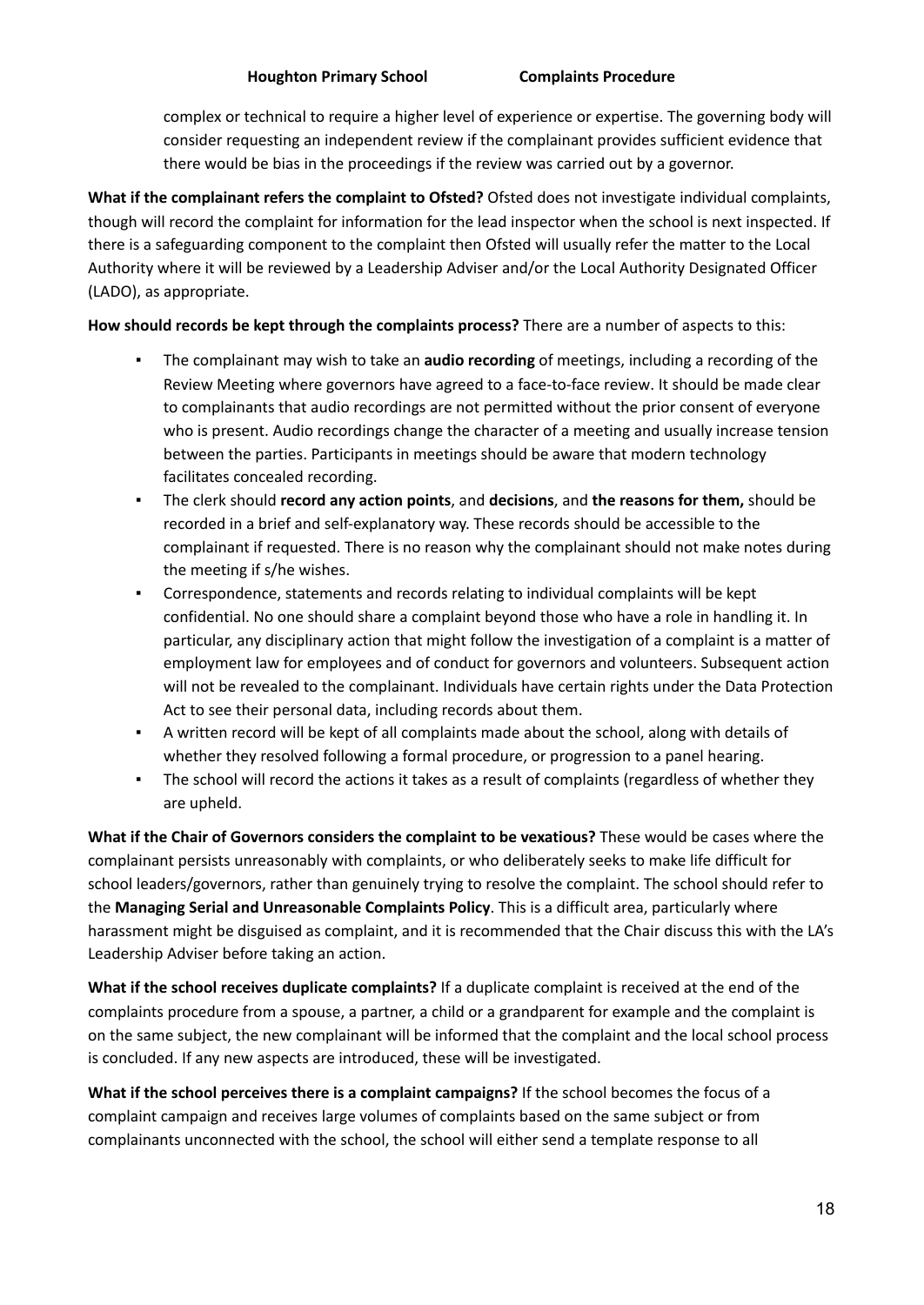complainants or publish a single response on the school website that is signposted in writing to all complainants involved.

# **Serial and unreasonable complaints**

The school is committed to dealing with all complaints and requests for information fairly and impartially, and to providing a high quality service to those who complain. We will not normally limit the contact complainants have with our school. However, we do not expect our staff to tolerate unacceptable behaviour and will take action to protect staff from that behaviour, including that which is abusive, offensive and threatening.

If, despite all stages of the complaint procedure having been followed, the complainant remains dissatisfied and attempts to reopen the same issue, they will be informed that the procedure has been completed and that the matter is now closed. Correspondence about a complaint will not be viewed as 'serial' or 'persistent' until the complaint process has concluded, unless our published serial complaint criteria applies.

The school has adopted the model DFE policy for Managing Serial and Unreasonable Complaints. This is published on our website and is available on request from the school office.

The school will never take the decision to stop responding lightly and will only do so in the following circumstances:

- Every reasonable step has been taken to address the complaint;
- The complainant has been given a clear statement of the school's position and aims;
- The complainant contacts us repeatedly, making substantially the same points each time;
- The complainant's emails, letters or telephone calls are often or always abusive or aggressive;
- They make insulting personal comments about or threats towards staff;
- The school has reason to believe the individual is contacting the school with the intention of causing disruption or inconvenience.

The school will not stop responding just because the complainant is difficult to deal with or asks complex questions. The school will act reasonably and consider any new complaint and we recognise that anybody has the right to raise a new complaint at any time.

# **Communication Strategy**

In exceptional circumstances the school reserves the right to implement a tailored communication strategy if an individual's behaviour is causing a significant level of disruption. For example we can:

- restrict the individual to a single point of contact via an email address;
- limit the number of times they can make contact.

Regardless of any communication strategy, the school will provide parents and carers with the information they are entitled to under The Education (Pupil Information) Regulations 2005.

# **Barring from school premises**

In additional exceptional circumstances the Headteacher may make the decision to bar an individual from entering school premises. In such circumstances advice from the Local Authority will be taken before implementing a ban.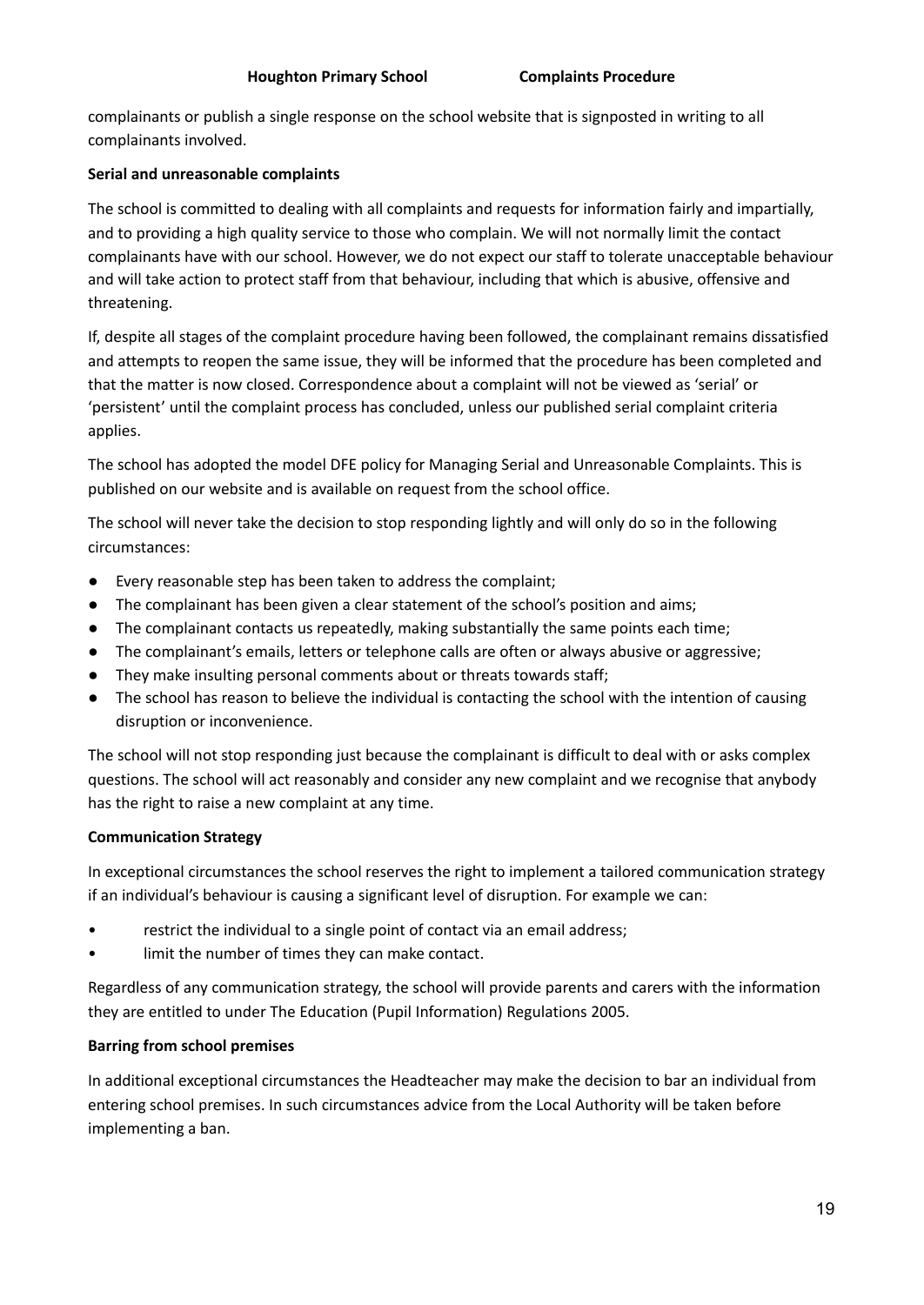# **Issues outside of the scope of the complaints policy**

| <b>Issue</b>                                                                   | Who to contact                                                                                                                                                                       | Legislation, policy/procedure<br>(references are generic and may not match the<br>title of the school's own documents)                                                                                                                                                                                     |
|--------------------------------------------------------------------------------|--------------------------------------------------------------------------------------------------------------------------------------------------------------------------------------|------------------------------------------------------------------------------------------------------------------------------------------------------------------------------------------------------------------------------------------------------------------------------------------------------------|
| Complaint<br>about an<br>admission to<br>school                                | Chair/Clerk in Foundation and<br><b>Voluntary Aided schools</b><br>Local Authority in community<br>and voluntary controlled schools                                                  | Admissions and Admissions Appeal Procedure<br>For information, view the Local Authority<br>website                                                                                                                                                                                                         |
| School<br>re-organisatio<br>n proposals                                        | Local Authority or Diocese                                                                                                                                                           |                                                                                                                                                                                                                                                                                                            |
| Complaint<br>about a Pupil<br>Exclusion                                        | Clerk to the Governing Body if<br>the exclusion is over 5 days<br>Local Authority Inclusion Officer<br>or relevant member of the<br><b>Specialist Teaching Service</b>               | Rights to make representations to the<br>Governors' Discipline Committee about a fixed<br>period exclusion vary according to the length of<br>the exclusion. There is a right of appeal to<br>governors if the pupil is permanently excluded<br>with a further right of review by an Independent<br>Panel. |
| Allegation that<br>a child has<br>been harmed                                  | Principal/Headteacher or Chair<br>if the complaint relates to the<br>Principal/Headteacher<br>Local Authority Leadership<br>Adviser.<br>Local Authority Designated<br>Officer (LADO) | DFE procedures - 'Keeping Children Safe in<br>Education'                                                                                                                                                                                                                                                   |
| Special<br>Educational<br>Needs,<br>content of or<br>failure to<br>maintain an | Principal/Headteacher<br>Local Authority                                                                                                                                             | Local Authority procedures, with appeals made<br>to the Special Educational Needs and Disability<br>Tribunal.                                                                                                                                                                                              |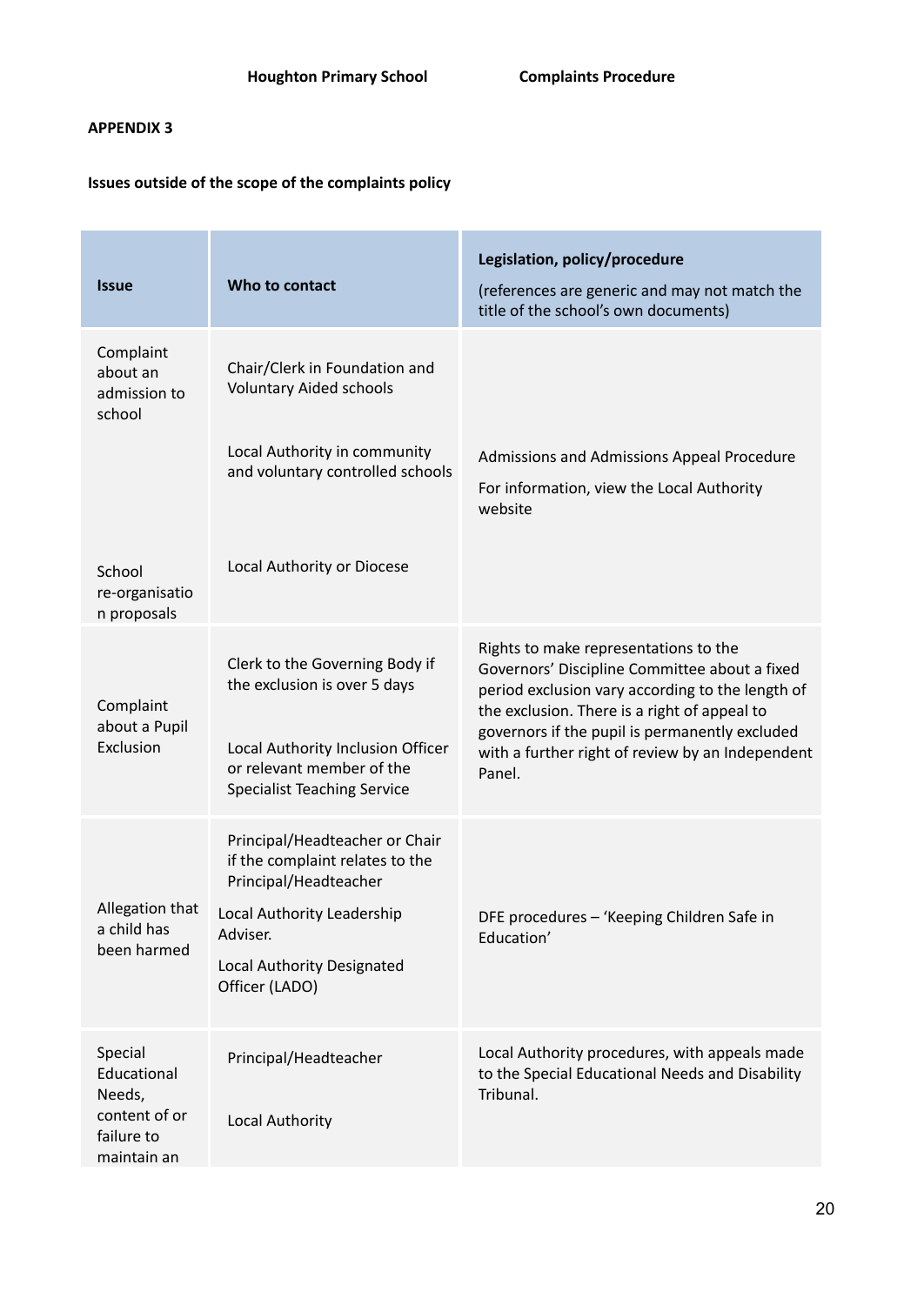| Education,<br>Health and<br>Care Plan                                    | The Local Authority Statutory<br><b>Assessment and Resources</b><br>Team             |                                                                                                                                                                                                                                                            |
|--------------------------------------------------------------------------|--------------------------------------------------------------------------------------|------------------------------------------------------------------------------------------------------------------------------------------------------------------------------------------------------------------------------------------------------------|
| Services<br>provided by an<br>external<br>contractor                     | Service Manager                                                                      | Service provider's procedure                                                                                                                                                                                                                               |
| Staff capability<br>(competence)<br>Staff conduct<br>Staff<br>grievances | Headteacher, or Chair of<br>Governors if the complaint<br>relates to the Headteacher | <b>Staff Capability Procedure</b><br>Staff Disciplinary Procedure. Complainants will<br>not be told the details of any disciplinary action<br>taken against staff, but will be informed that the<br>matter is being addressed<br>Staff Grievance Procedure |
| Whistleblowin<br>g                                                       | Designated staff                                                                     | School Whistleblowing Procedure                                                                                                                                                                                                                            |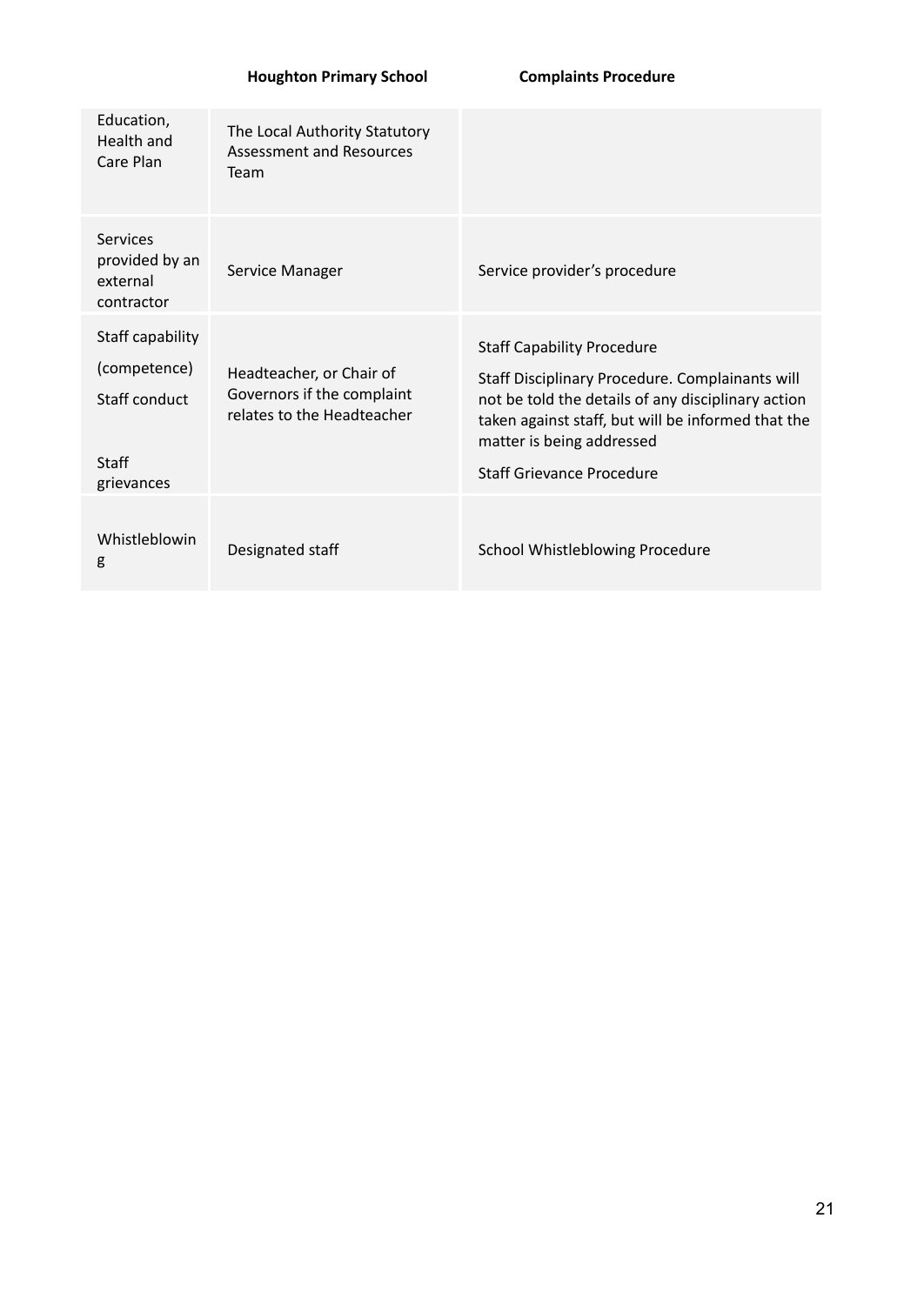### **Sample acknowledgement letter from Headteacher/Chair of Governors**

*ISSUED ON SCHOOL HEADED PAPER*

[DATE/HEADER etc.]

I am writing to acknowledge receipt of your complaint dated [INSERT DATE] that was received on [INSERT DATE]. I will be investigating this complaint and will write to let you know the outcome. You should expect me to have issued my response to you by [INSERT DATE THAT IS 10 SCHOOL DAYS FROM DATE OF RECEIPT].

As a first step, I will be making contact to arrange a meeting with you to:

- check my understanding of what the complaint is about;
- check whether anything in the Complaint Form can be withdrawn;
- check whether anything might be added to what is written in the Complaint Form;
- check whether any evidence is available that was not referred to in the Complaint Form;
- establish what would be an acceptable outcome for you;
- discuss whether there is anything that might help resolve matters without recourse to the Complaints Procedure, for example, through mediation.

Wherever possible, I am committed to ensuring the timescales within the Governing Body's Complaints Procedure are adhered to. The person responsible for the administration of the complaint is………………..who is clerk to the governors. His/her role is to ensure that the timescales are being followed and to update you on the progress of your complaint.

This is a confidential matter and I want to reassure you that I will not be discussing this with anyone other than you and those I need to see as part of the investigation. Please could I ask you likewise to keep this matter confidential, so the investigation is not prejudiced in any way (for example through the use of social media)? If the complaint requires more time to consider than the standard 10 school days laid out in the policy, I will let you know, indicating when you can expect to hear from me.

Yours sincerely

[INSERT NAME] **Headteacher/ Chair of Governors**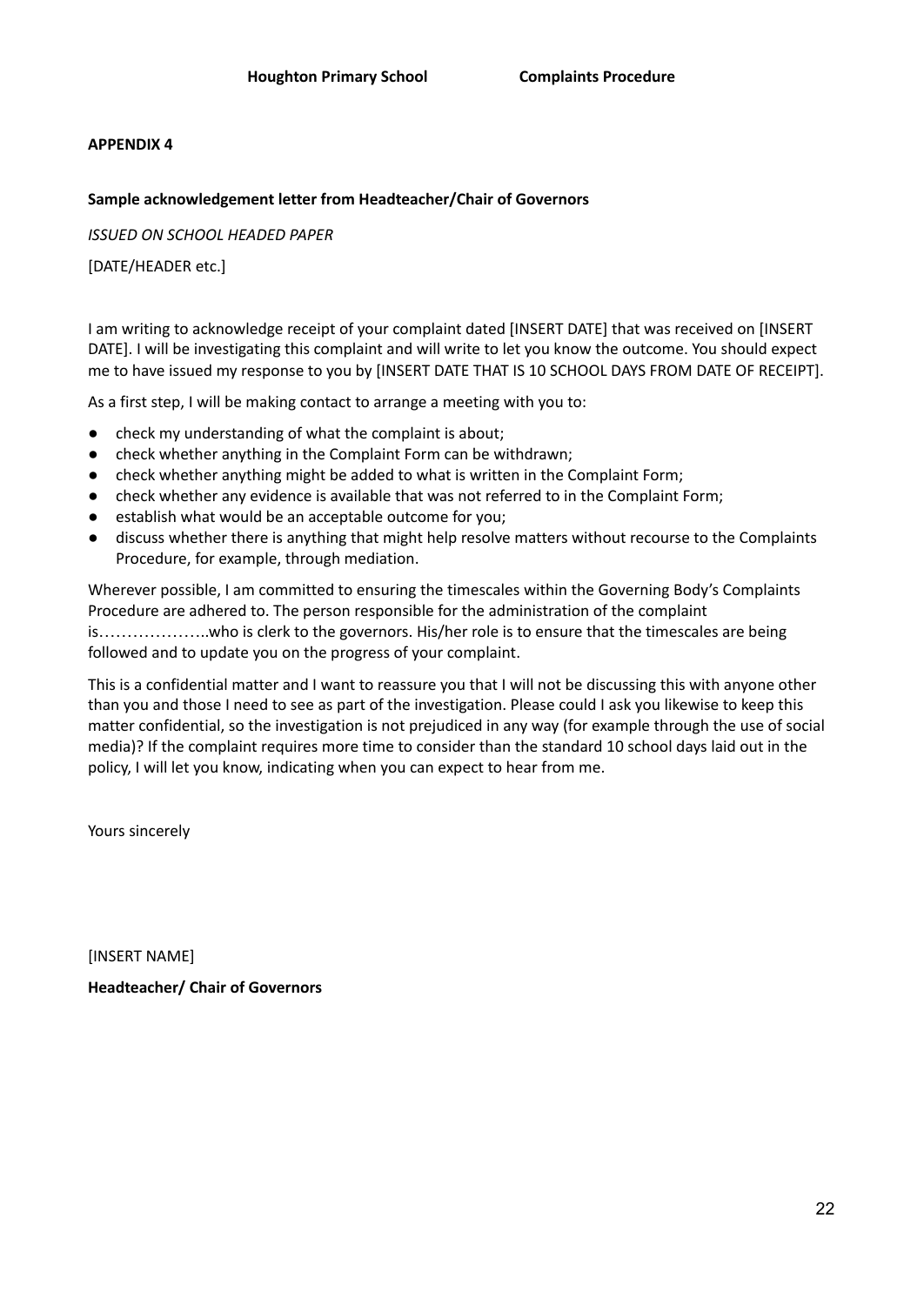# **Sample agenda for face-to-face meeting between complainants and governors' review panel at stage 3**

| Meeting of Panel to consider any written representations<br>(Parent and Investigating Governor join the meeting)       | Panel, Clerk, LA Adviser                                           |
|------------------------------------------------------------------------------------------------------------------------|--------------------------------------------------------------------|
| Introductions - Chair of Panel                                                                                         | Panel, Clerk, LA Adviser,<br><b>Investigating Governor, Parent</b> |
| Introduction to the Stage 2 report by the Investigating Governor                                                       | Panel, Clerk, LA Adviser,<br><b>Investigating Governor, Parent</b> |
| Questions to Investigating Governor about the Stage 2 report<br>Panel<br>$\blacksquare$<br>Parent<br>٠                 | Panel, Clerk, LA Adviser,<br><b>Investigating Governor Parent</b>  |
| <b>Parental Representations</b>                                                                                        | Panel, Clerk, LA Adviser,<br><b>Investigating Governor Parent</b>  |
| Questions to the Parent<br>Panel<br>$\blacksquare$<br><b>Investigating Governor</b><br>٠                               | Panel, Clerk, LA Adviser,<br><b>Investigating Governor Parent</b>  |
| Closing remarks by the Investigating Governor                                                                          | Panel, Clerk, LA Adviser,<br><b>Investigating Governor Parent</b>  |
| Closing remarks by the Parent<br>(Parent and Investigating Governor leave to allow the governors to<br>make decisions) | Panel, Clerk, LA Adviser,<br><b>Investigating Governor Parent</b>  |
| Panel's conclusions and recommendations                                                                                | Panel, Clerk, LA Adviser                                           |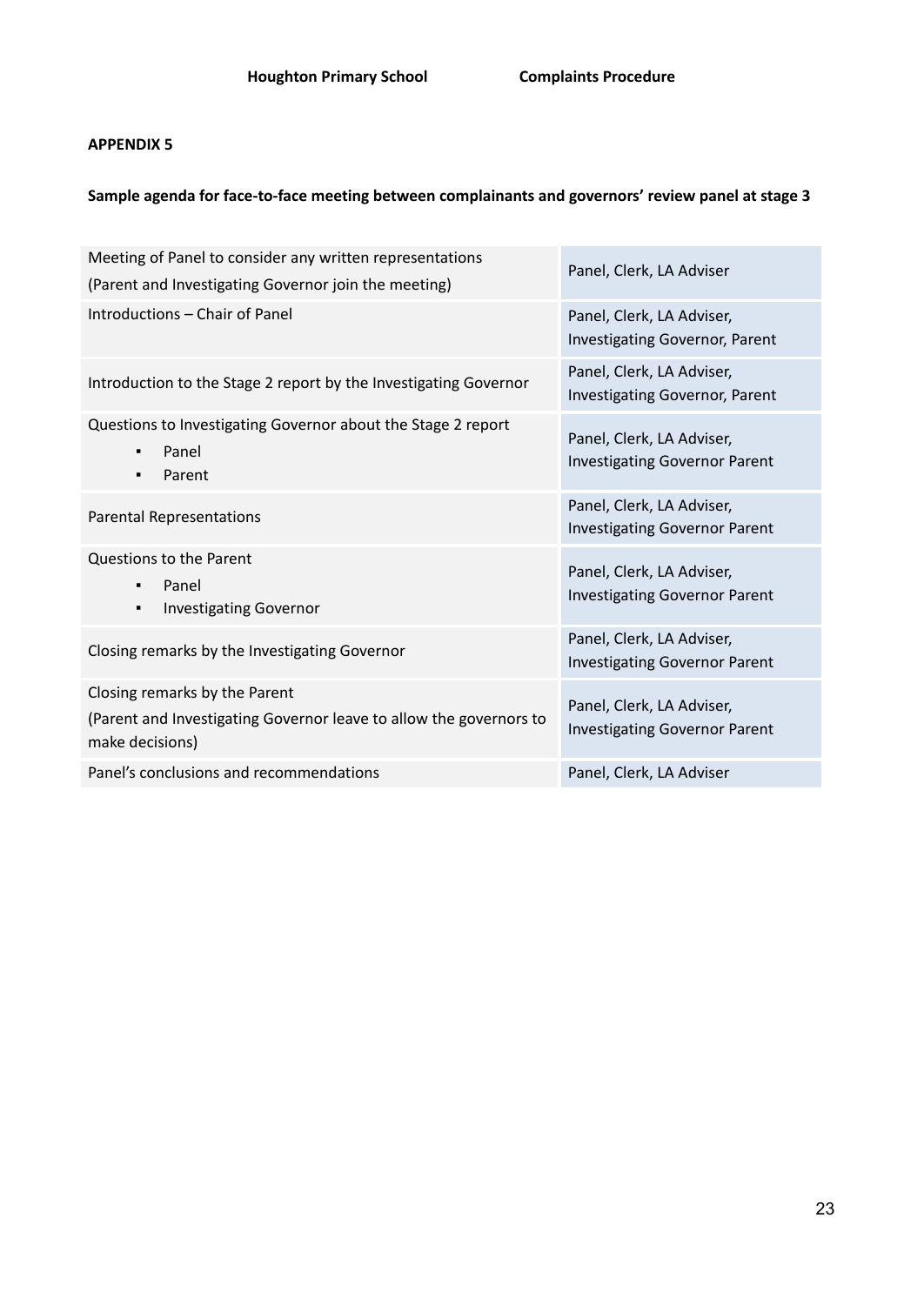### **The DFE have published the following helpful advice about the roles and responsibilities of all involved.**

<https://www.gov.uk/government/publications/school-complaints-procedures>

### **Roles and Responsibilities**

### **Complainant**

The complainant will receive a more effective response to the complaint if they:

- explain the complaint in full as early as possible;
- co-operate with the school in seeking a solution to the complaint;
- respond promptly to requests for information or meetings or in agreeing the details of the complaint;
- ask for assistance as needed;
- treat all those involved in the complaint with respect;
- refrain from publicising the details of their complaint on social media and respect confidentiality.

### **Investigator**

The investigator's role is to establish the facts relevant to the complaint by providing a comprehensive, open, transparent and fair consideration of the complaint through:

- sensitive and appropriate interviewing of the complainant to establish what has happened and who has been involved;
- interviewing staff and children/young people (or reviewing records of staff interviews with children) and other people relevant to the complaint;
- consideration of appropriate written records and other relevant information;
- analysing information;
- liaising with the complainant and the complaints co-ordinator as appropriate to clarify what the complainant feels would put things right.

The investigator should:

- conduct interviews with an open mind and be prepared to persist in the questioning;
- keep notes of interviews or arrange for an independent note taker to record minutes of the meeting;
- ensure that any papers produced during the investigation are kept securely pending any appeal;
- be mindful of the timescales to respond;
- prepare a comprehensive report for the Headteacher or complaints committee that sets out the facts, identifies solutions and recommends courses of action to resolve problems.

The Headteacher or complaints committee will then determine whether to uphold or dismiss the complaint and communicate that decision to the complainant, providing the appropriate escalation details.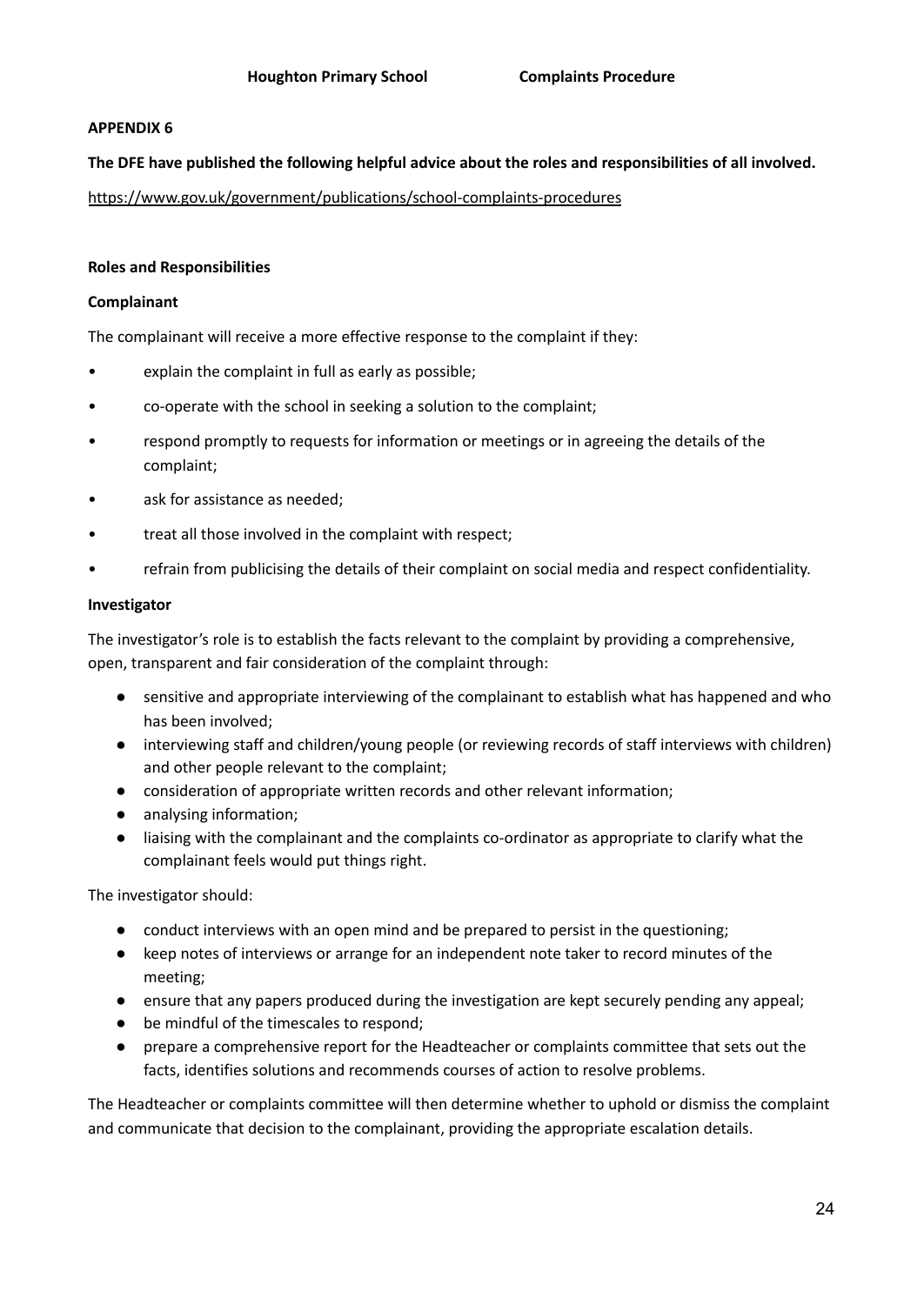**Complaints Co-ordinator** (this could be the Headteacher / designated complaints governor or other staff member providing administrative support)

The complaints co-ordinator should:

- ensure that the complainant is fully updated at each stage of the procedure;
- liaise with staff members, Headteacher, Chair of Governors, Clerk and LAs (if appropriate) to ensure the smooth running of the complaints procedure;
- be aware of issues regarding:

sharing third party information;

additional support. This may be needed by complainants when making a complaint including interpretation support or where the complainant is a child or young person;

keep careful records.

# **Clerk to the Governing Body**

The Clerk is the contact point for the complainant and the committee and should:

- ensure that all people involved in the complaint procedure are aware of their legal rights and duties, including any under legislation relating to school complaints, education law, the Equality Act 2010, the Freedom of Information Act 2000, the Data Protection Act (DPA) 2018 and the General Data Protection Regulations (GDPR);
- set the date, time and venue of the meeting, ensuring that the dates are convenient to all parties (if they are invited to attend) and that the venue and proceedings are accessible;
- collate any written material relevant to the complaint (for example; stage 1 paperwork, school and complainant submissions) and send it to the parties in advance of the meeting within an agreed timescale;
- make a written record of the proceedings;
- circulate the minutes of the meeting;
- notify all parties involved of the committee's decision.

# **Committee Chair**

The committee's chair, who is nominated in advance of the complaint meeting, should ensure that:

- both parties are asked (via the Clerk) to provide any additional information relating to the complaint by a specified date in advance of the meeting;
- If the complainant is invited to the meeting, that it is conducted in an informal manner, is not adversarial, and that, everyone is treated with respect and courtesy;
- complainants who may not be used to speaking at such a meeting are put at ease.
- the remit of the committee is explained to the complainant;
- written material is seen by everyone in attendance, provided it does not breach confidentiality or any individual's rights to privacy under the DPA 2018 or GDPR;
- both the complainant and the school are given the opportunity to make their case and seek clarity, either through written submissions ahead of the meeting or verbally in the meeting itself;
- the issues are addressed;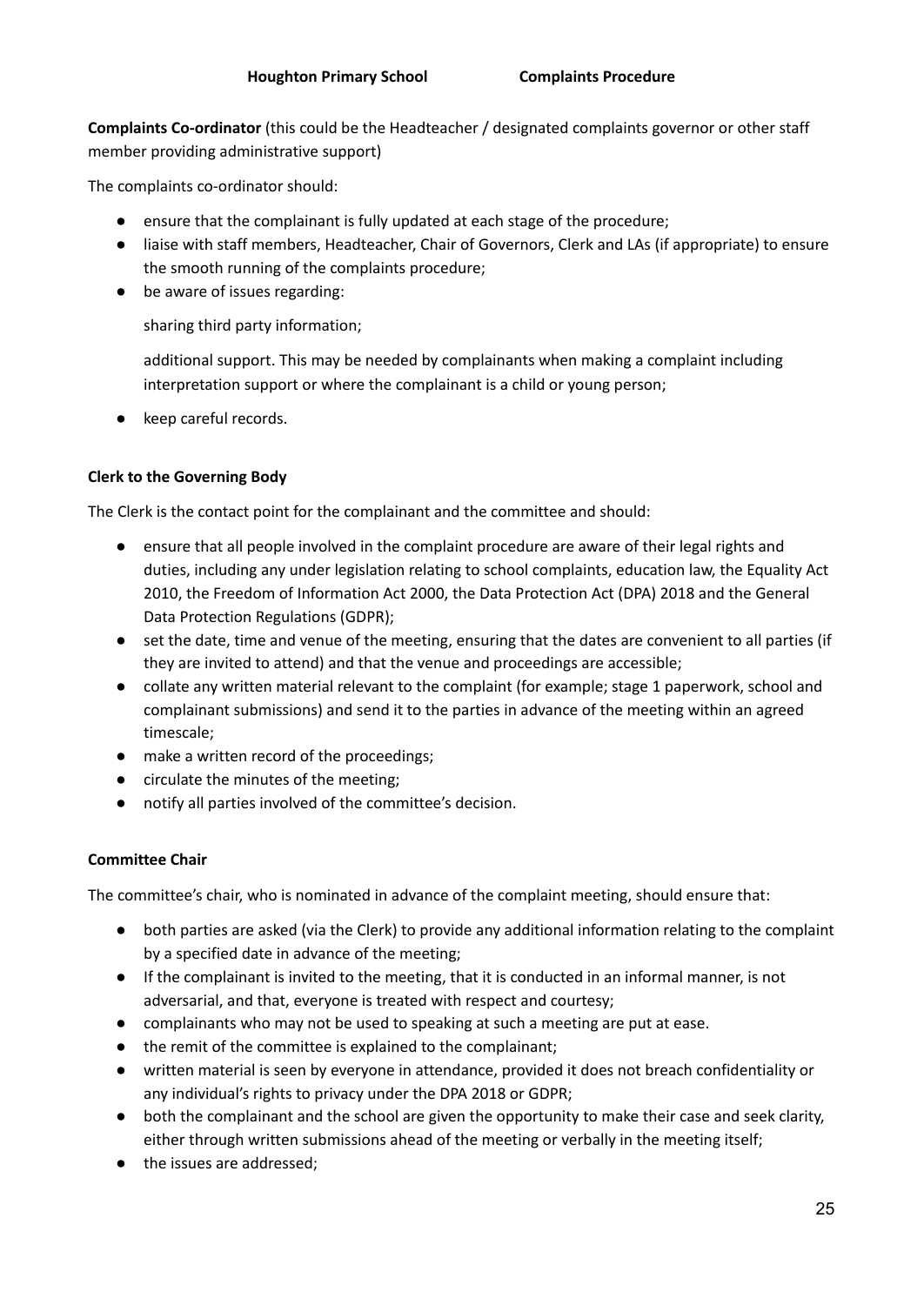- key findings of fact are made:
- the committee is open-minded and acts independently;
- no member of the committee has an external interest in the outcome of the proceedings or any involvement in an earlier stage of the procedure;
- minutes of the meeting are taken;
- they liaise with the Clerk

### **Committee Member**

Committee members should be aware that:

● the meeting must be independent and impartial, and should be seen to be so;

No governor may sit on the committee if they have had a prior involvement in the complaint or in the circumstances surrounding it;

● the aim of the meeting should be to resolve the complaint and achieve reconciliation between the school and the complainant;

It is recognised that the complainant might not be satisfied with the outcome if the meeting does not find in their favour. It may only be possible to establish the facts and make recommendations.

- many complainants will feel nervous and inhibited in a formal setting;
- Parents/carers often feel emotional when discussing an issue that affects their child.
- extra care needs to be taken when the complainant is a child/young person and present during all or part of the meeting;
- Careful consideration of the atmosphere and proceedings should ensure that the child/young person does not feel intimidated;
- The committee should respect the views of the child/young person and give them equal consideration to those of adults;
- If the child/young person is the complainant, the committee should ask in advance if any support is needed to help them present their complaint. Where the child/young person's parent is the complainant, the committee should give the parent the opportunity to say which parts of the meeting, if any, the child/young person needs to attend;
- However, the parent should be advised that agreement might not always be possible if the parent wishes the child/young person to attend a part of the meeting that the committee considers is not in the child/young person's best interests.
- the welfare of the
- child/young person is paramount.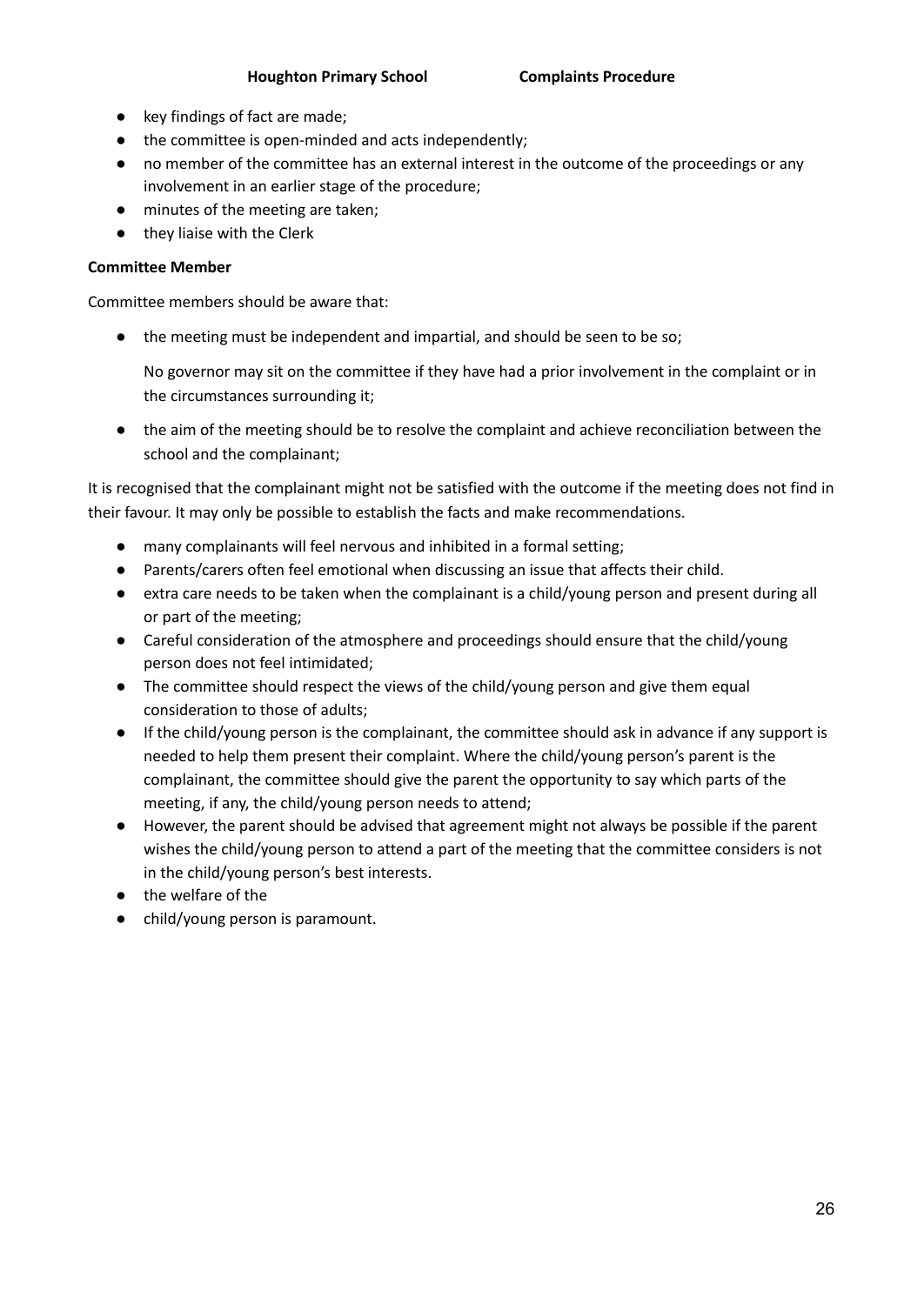| <b>Houghton Primary School</b>          | <b>Complaint form</b> |  |
|-----------------------------------------|-----------------------|--|
| Section A - Your Details                |                       |  |
| Title - Mr/Mrs/Ms/Other                 |                       |  |
| Surname                                 |                       |  |
| Forename                                |                       |  |
| Home Tel No                             |                       |  |
| Mobile Tel No                           |                       |  |
| <b>Email Address</b>                    |                       |  |
| <b>Address and Postcode</b>             |                       |  |
|                                         |                       |  |
| How would you prefer us to contact you? |                       |  |

# **Section B**

Please give details of your complaint, including whether you have spoken to anybody at the school about it (please use a continuation sheet if necessary)

What would constitute a satisfactory resolution of your complaint?